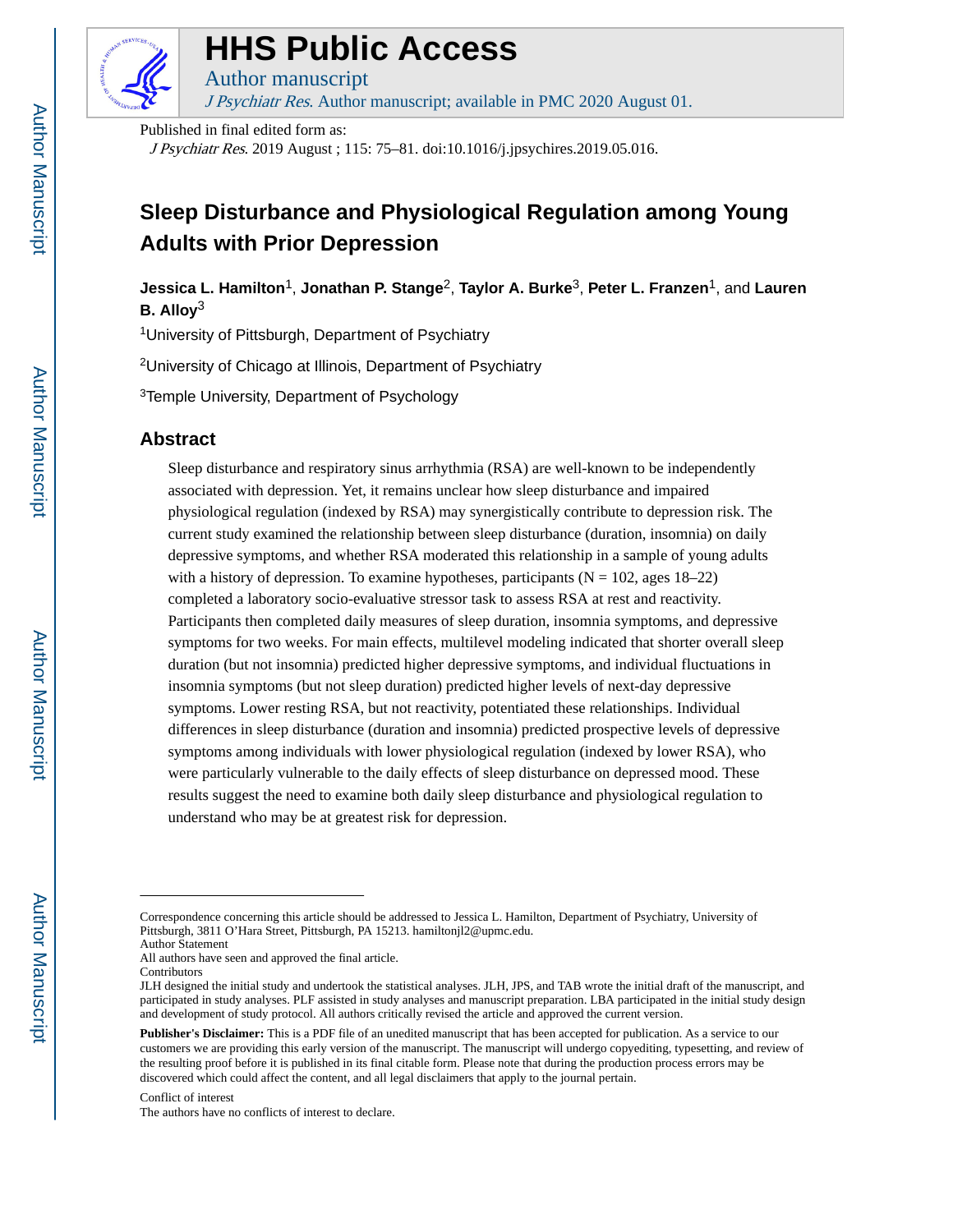#### **Keywords**

depression; sleep disturbance; insomnia; sleep duration; physiological regulation; respiratory sinus arrhythmia

> Depression is one of the most prevalent mental health conditions world-wide (World Health Organization, 2017), with considerable personal and societal costs (Greenberg et al., 2015). High rates of depression recurrence enhance its debilitating effects, with over 50% of individuals with prior depression likely to have a depression recurrence (Burcusa and Iacono, 2007; Kessler et al., 1997). These alarming statistics underscore the importance of identifying individual differences in risk among individuals with a prior depression history, which may provide clinical targets for prevention and early intervention for depression.

Sleep disturbance, including insufficient sleep duration and insomnia symptoms (i.e., difficulty initiating and/or maintaining sleep) are consistently noted among individuals with current, past, and at risk for depression (Franzen and Buysse, 2008; Zhai et al., 2015). Over 90% of individuals with depression report sleep complaints (Geoffroy et al., 2018), which are also the most persistent symptoms of depression and predictive of recurrence (Buysse et al., 2008; Judd et al., 1994; van Mill et al., 2014). To date, most research on sleep and depression have focused on these relationships using global, retrospective measures, which may obscure differences within the individual and day-to-day. Experience sampling methods are well-suited to capture daily fluctuations in sleep both within and across people to better evaluate the day-to-day temporal impact on depressed mood. Indeed, a recent systematic review of daily sleep and mood indicates that poor sleep quality is associated with higher next-day negative affect (Konjarski et al., 2018). Although findings with sleep duration were mixed, younger individuals were more likely to have increased next-day negative affect after shorter sleep duration compared to their norm (Konjarski et al., 2018). However, all studies included in the review examined daily sleep and mood among healthy or currently depressed individuals. Thus, our study will be the first to examine the effect of both habitual and individual fluctuations of sleep disturbance (sleep duration and insomnia symptoms) on daily depressive symptoms among individuals with prior depression. This approach may illuminate important targets for early detection and intervention by identifying which individuals are at elevated risk for depressed mood (i.e., those with higher sleep disturbance) and when (i.e., when exposed to sleep disturbance the prior night).

Despite the robust associations between sleep disturbance and depression, not all individuals are equally affected by poor sleep. This highlights the need to identify vulnerability factors that exacerbate the effects of sleep disturbance on depression. One candidate process is heart rate variability that occurs in the range of respiration (i.e., respiratory sinus arrhythmia (RSA), which has been consistently implicated in regulatory processes and psychopathology (Beauchaine and Thayer, 2015; Stange et al., 2017b; Thayer and Lane, 2000), including depression (for reviews, see Hamilton and Alloy, 2016; Rottenberg, 2007). Adaptive physiological regulation is typically marked by higher levels of RSA at rest (reflecting appropriate physiological flexibility) and RSA reactivity (i.e., decrease in RSA from rest during challenge), reflecting the efficiency of physiological regulation to environmental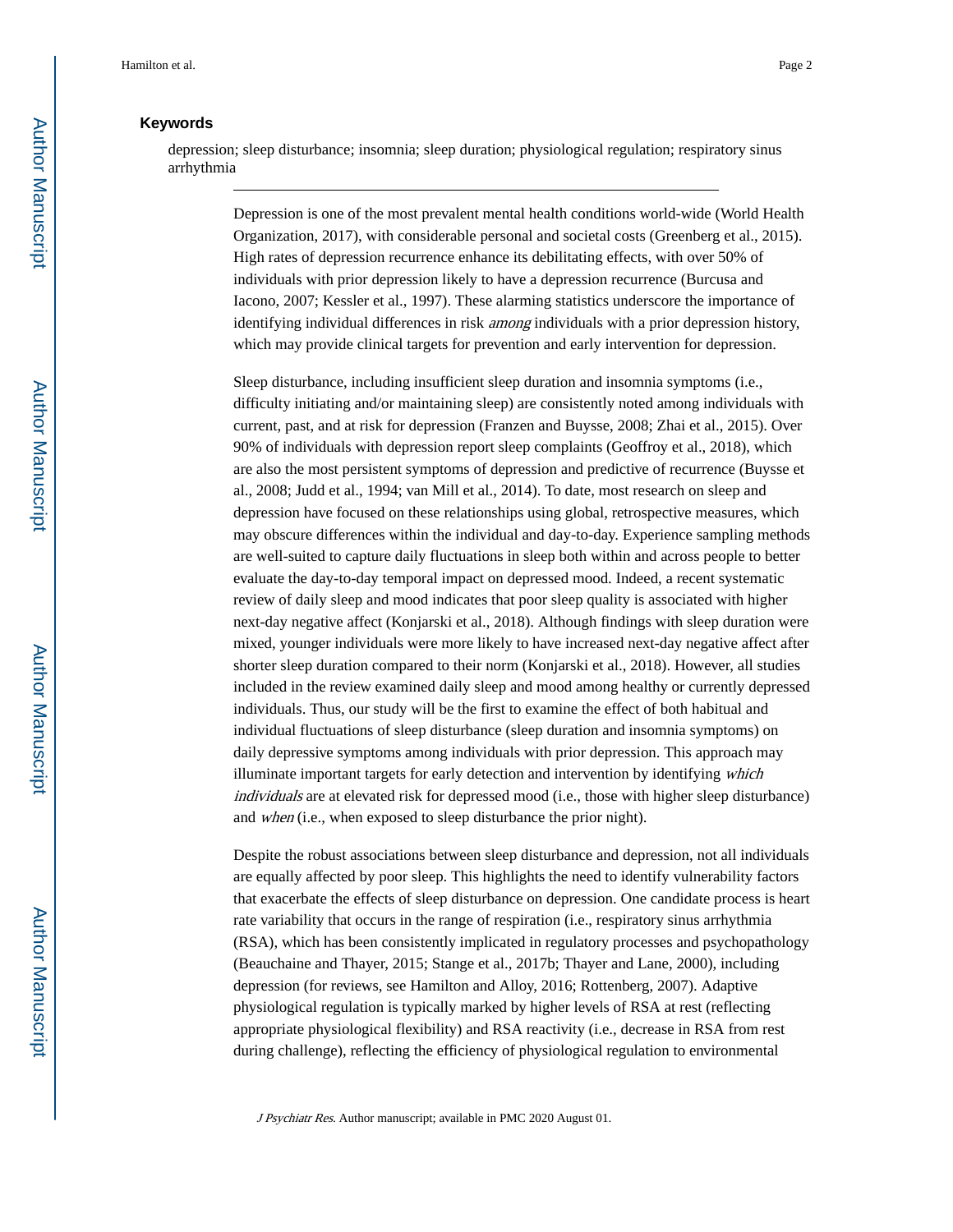challenge. In contrast, lower RSA and blunted RSA reactivity reflect more impaired physiological regulation, with research and theory demonstrating its associations to poor emotion regulatory responses and depression (Rottenberg et al., 2007b; Yaroslavsky et al., 2013a; Yaroslavsky et al., 2013b). Though most studies have examined differences between individuals with and without current or past depression (Bylsma et al., 2014), several studies demonstrate that individual differences in resting RSA predict depressive symptoms among individuals with current or past depression (major and minor) (Hamilton and Alloy, 2017; Rottenberg et al., 2007a).

Extending this research to sleep and depression, it is possible that individuals with impaired physiological regulation (indexed by lower resting RSA and blunted RSA reactivity) may be more vulnerable to the cognitive and depressogenic effects of poor sleep. Though research indicates that lower RSA and poor sleep are bi-directionally associated (Dodds et al., 2017; Werner et al., 2015), fewer studies have examined both RSA and sleep in relation to depression. These studies demonstrate that poor sleep quality is associated with lower resting RSA and blunted RSA reactivity in healthy individuals and those with current depression (Bylsma et al., 2014; Rottenberg et al., 2007a; Yang et al., 2011). Only two studies have investigated their joint associations in depressed mood among younger populations, including toddlers (Cho et al., 2017) and elementary-aged children (El-Sheikh et al., 2007). El-Sheikh and colleagues (2007) found that shorter sleep duration and lower resting RSA predicted elevated depressive and externalizing symptoms (El-Sheikh et al., 2007). No known study has evaluated RSA (resting or stress-reactive) and sleep disturbance in depressed mood among individuals with prior depression, who are vulnerable to sleep disturbance and impaired physiological regulation (lower resting RSA; blunted RSA reactivity) (Li et al., 2012; Visted et al., 2018). Given that both RSA and sleep disturbance are linked with neurocognitive and affective impairments, particularly emotion dysregulation (Beauchaine, 2015; Palmer and Alfano, 2017; Palmer et al., 2018; Thayer et al., 2009; Walker, 2009; Watling et al., 2017), it is possible that individuals with atypical RSA– both at rest and in response to environmental demands–have particular difficulty regulating emotions following sleep disturbance. Among individuals with prior depression, individual differences in RSA may serve as a vulnerability factor that exacerbates the effects of daily sleep on depression. Thus, identifying an objective index of physiological regulation may provide more precise targets for identifying which individuals are most affected by poor sleep and therefore at heightened risk for future depression.

## **The Current Study**

The present study sought to examine the daily effects of sleep duration and insomnia symptoms in depressed mood among young adults with a depression history, and RSA as a potential moderator of this relationship. The current study utilized a nuanced approach to sleep disturbance by examining both between-person (mean-level or habitual) and daily fluctuations in sleep (within-person). Further, we included a heterogenous sample of individuals with past major or minor depression, given prior research demonstrating similar levels of RSA, emotional reactivity, and functional impairment (Bylsma et al., 2011; Hamilton and Alloy, 2017; O'Leary et al., 2017). We hypothesized that individuals reporting more overall and daily fluctuations in sleep disturbance (shorter sleep duration, insomnia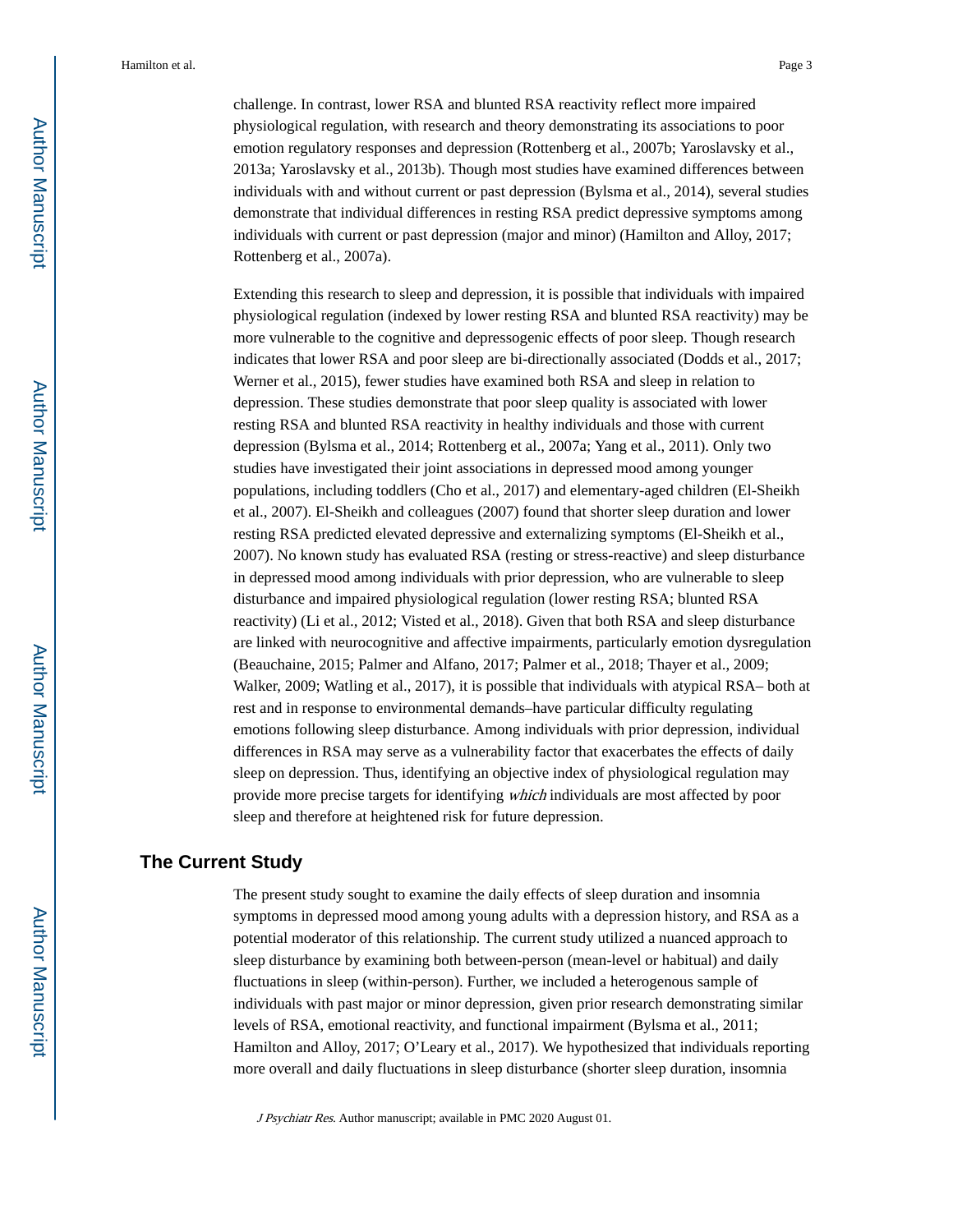symptoms) would exhibit higher levels of overall and next-day depressive symptoms. We also expected individuals with poorer physiological regulation (indexed by lower resting RSA and blunted RSA reactivity) to have more depression following sleep disturbance. Understanding the potential interactive effects of impaired physiological regulation in this vulnerable population may better inform depression intervention and prevention efforts targeting sleep and depression.

## **Method**

#### **Procedure**

Participants included 102 late adolescents and emerging adults (ages 18–22) in the Stress and Emotion study at a northeastern university. Participants first completed an online screener to determine eligibility, which required individuals to be 1) ages 18–22, 2) fluent in written and spoken English, and 3) have a history of major depression (MDD) or minor depression (mD), but not current depression or bipolar disorder. Eligible participants completed a baseline laboratory assessment and two weeks of daily surveys. During baseline, participants completed questionnaires (e.g., depression symptoms), diagnostic interview to confirm past depression diagnoses, and a well-validated laboratory-based socioevaluative stressor during which participants were connected to an electrocardiogram (ECG) from which RSA was derived. Participants then remotely completed 14 days of electronic diary assessments of sleep and mood using an internet-capable device at night (between the hours of 6PM-12AM), designed to accommodate school and work schedules (see below for more details). Overall, participants completed 12.20 diaries (87.14%; range = 6–14; SD = . 03) over the 14-day period. Thus, all participants were included in analytic sample.

#### **Participants**

Participants ( $N = 102$ ) in the present study were 19.86 years old ( $SD = 1.17$  years), 78% were female, and 70% self-identified as Caucasian, 7% as African American, 6% as Biracial, 15% as Asian, 2% as 'Other,' and 7% as Hispanic/Latino. Twenty percent of our sample identified as lesbian, gay, or bisexual, or 'Something else/Other'. Diagnostic screening via clinical interview indicated that 76 met criteria for past MDD and 26 for mD depression (see Table 1). On average, first onset of depression (MDD or mD) was 15.77 years (SD = 3.32). About half ( $N = 50$ ; 49%) of participants reported one depression episode, 39 (38%) reported two, and 13 (13%) reported three or more. More detailed information about recruitment and screening procedures are reported elsewhere (Hamilton and Alloy, 2017).

#### **Baseline Assessment**

**Depression Diagnoses.—**To confirm past depression diagnosis, participants completed the mood portions of a semi-structured diagnostic interview (expanded Schedule for Affective Disorders and Schizophrenia – Lifetime; SADS-L (Alloy et al., 2008; Endicott and Spitzer, 1978). Depressive disorders were defined as DSM-IV major depression or minor depression (2 or more clinically significant symptoms for 2 weeks or more, or 5 or more symptoms for at least a week, with functional impairment). The SADS-L has demonstrated excellent inter-rater reliability in prior studies, with  $\kappa$  > .90 for depression diagnoses based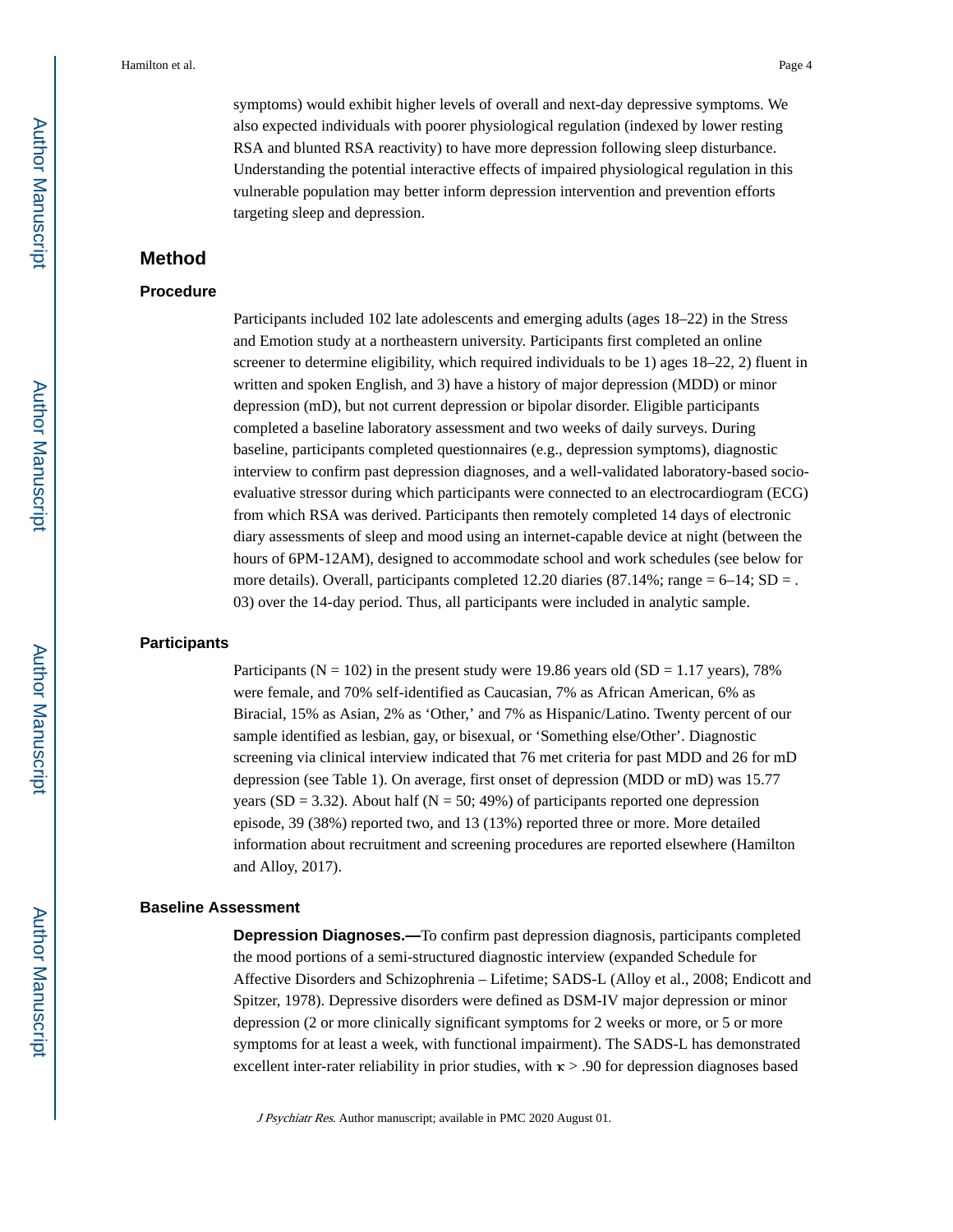on 80 jointly rated interviews (Alloy et al., 2000). Interviews were audio-recorded, and interviewer agreement was examined in 20 randomly-selected interviews. Interviewers demonstrated excellent agreement in the study ( $\kappa = .95$ ,  $p < .001$ ).

#### **Respiratory Sinus Arrhythmia (RSA) and Trier Social Stress Task (TSST).—**

Heart rate variability was measured using electrocardiogram (ECG) data from disposable Ag/AgCl electrodes placed in a modified Lead-II configuration on the chest, sampled at 1000 Hz using the BioPac BioHarness MP150 and AcqKnowledge v. 4.2 software. To assess resting RSA, heart rate was monitored continuously for three minutes while participants sat quietly. Participants then completed the Trier Social Stress Task (TSST), which is a wellvalidated socio-evaluative stress task. Our version included a 3-minute speech preparatory phase, 3-minute speech about themselves in front of a neutral experimenter and camera and 1-minute surprise calculation task [full stressor task], and three-minute recovery period. ECG data were imported into Kubios HRV and QRS detection using the piecewise cubic spline interpolation with the default rate of 4 Hz for RR interpolation rate (version 2.2) (Tarvainen et al., 2014). ECG data was pre-processed in Kubios and visually inspected and manually corrected for artifacts (< 1% required adjustment); no artifact correction algorithms or detrending methods were applied to the data. We used fast Fourier transformation with a 256-s window with 50% overlap (Welch's periodogram) for each phase of the TSST. Consistent with the recommendations by the Task Force of the European Society of Cardiology and North American Society of Pacing and Electrophysiology (1996), the absolute power density (ms2) for each band of high frequency (HF; .15–.40 Hz), low frequency (LF; .04–.15), and very low frequency (VLF; 0–.04) was calculated and the average for each period was used. Only HF HRV was included in analyses, subsequently referred to as RSA. Due to the continuous nature of the stressor and immediacy of the math task following speech, the full stressor portion [speech and math] were combined and analyzed. Anticipatory stress was similarly analyzed separately.  $<sup>1</sup>$  Due to violations of</sup> normality, the data were log-transformed to normalize the distribution (Bylsma et al., 2014) and we controlled for respiration by regressing RSA on average RR for each phase using the unstandardized residuals (Bylsma et al., 2014; Hamilton and Alloy, 2017). RSA reactivity to the stressor task was calculated by subtracting the residualized RSA value during the full stressor [speech and math tasks] from baseline (resting) RSA. Residualized RSA variables were used in study analyses, and unresidualized log-transformed  $(ms^2)$  RSA is presented in Table 1.

**Depression Symptoms.—**At baseline, participants also completed a 28-item measure of depressive symptoms over the past two weeks: Patient Reported Outcomes Measurement Information System-Depression Long Form (PROMIS-Depression- LF; (Pilkonis et al., 2011)). The PROMIS-Depression-LF was used as a covariate in analyses. In the current study, internal consistency was  $\alpha = .97$ .

 $1$ To account for the possibility of respiration impacting RSA during the full stressor portions (speech and math), we also conducted analyses with RSA reactivity during the anticipatory phase (from baseline). Results were comparable to the full stressor, and therefore only these results are presented.

J Psychiatr Res. Author manuscript; available in PMC 2020 August 01.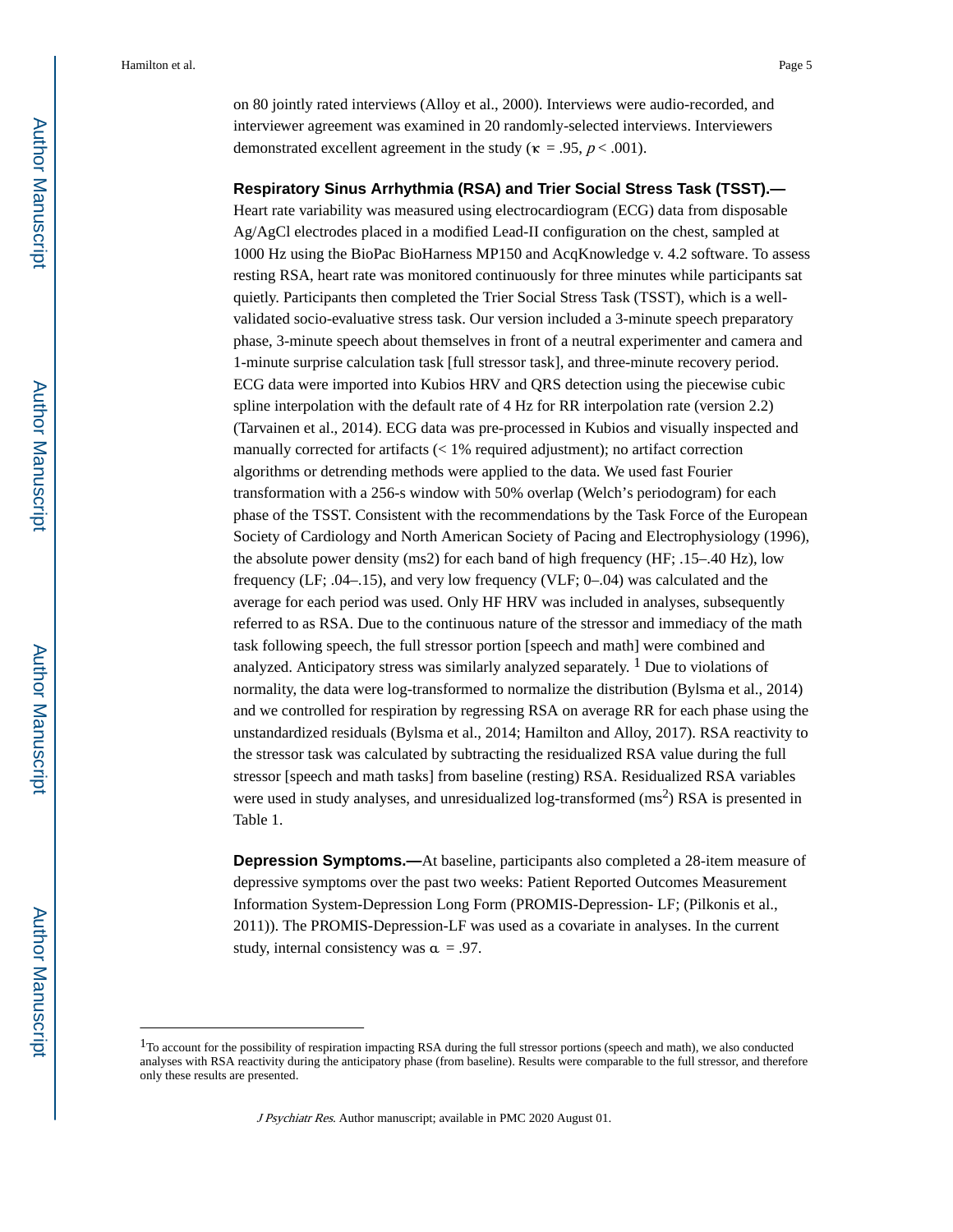## **Daily Diary**

**Daily Depressive Symptoms** over the past day were measured with the 8-item PROMIS-Depression-Short Form (SF) during the two-week diary (Pilkonis et al., 2011). Of note, the PROMIS-Depression-SF does not include any items assessing sleep. The PROMIS-Depression-SF also has been found to have sound psychometrics similar to the long form version (Olino et al., 2012; Olino et al., 2013; Pilkonis et al., 2011). In the present study, the internal reliability of the PROMIS-Depression-SF was  $\alpha = .90$ .

**Sleep Domains.—**On each daily diary, participants reported the time (hour and minutes) that they went to bed and wakeup time (hour and minutes). The total time in bed (waketime minus bedtime) was used as an estimate of *sleep duration*. Participants also completed three items of insomnia (i.e., difficulty falling and staying asleep in the night and early morning) from the Insomnia Severity Index (ISI) (Bastien et al., 2001; Morin, 1993). These items are on a 5-point scale, ranging from 0 (none) to 4 (very severe), with a higher sum reflecting more *insomnia symptoms* (ranging from 0–12). For mean-level (habitual) sleep, we calculated each person's mean across the 14-day period for each sleep domain. Using this mean, we calculated individual daily fluctuations around each person's own mean by subtracting daily sleep values (e.g., person-centered). Thus, higher daily values reflect individual increases in insomnia and lower daily values in duration reflect individual decreases in duration compared to each person's average or mean-level sleep duration and insomnia symptoms.

#### **Statistical Analyses**

Descriptive statistics and bivariate correlations between the primary variables were examined. T-tests were conducted to examine potential race and gender differences in primary study variables (RSA, sleep, depressive symptoms). We also conducted t-tests to evaluate differences on sleep characteristics by depression history (MDD vs. sub-threshold).

To test our hypotheses, we conducted two-level multilevel modeling in Mplus 7.0 (Muthén and Muthén, 2013). Multilevel modeling is a statistical technique well-suited to examine within-person daily observations collected using experience sampling methods. There were no significant patterns of missing data, and data was considered to be missing at random. Thus, we used Maximum Likelihood to estimate parameters for missing data (e.g., daily items) within individuals to maximize data use. This approach is consistent with guidelines for missing data that use all available observations without removing data (Schafer and Graham, 2002). For all analyses, Level 1 predictors are the daily sleep domains. To parse out the effects of daily sleep on depressed mood at the within-person level, sleep duration and insomnia symptoms were person mean-centered. Specifically, we subtracted each person's individual mean of sleep duration or insomnia symptoms from their daily sleep values (for each domain, respectively). Thus, in the current analyses, daily values of sleep duration and insomnia represent individual (within-person) fluctuations in sleep above or below each person's own average sleep duration or insomnia. Level 2 predictors represent each person's individual mean of sleep duration and insomnia over the two-week period (between-person), which allows for comparison between individuals. RSA was grand-mean centered prior to conducting interaction analyses. Fixed effects were estimated with Level 1 (within-person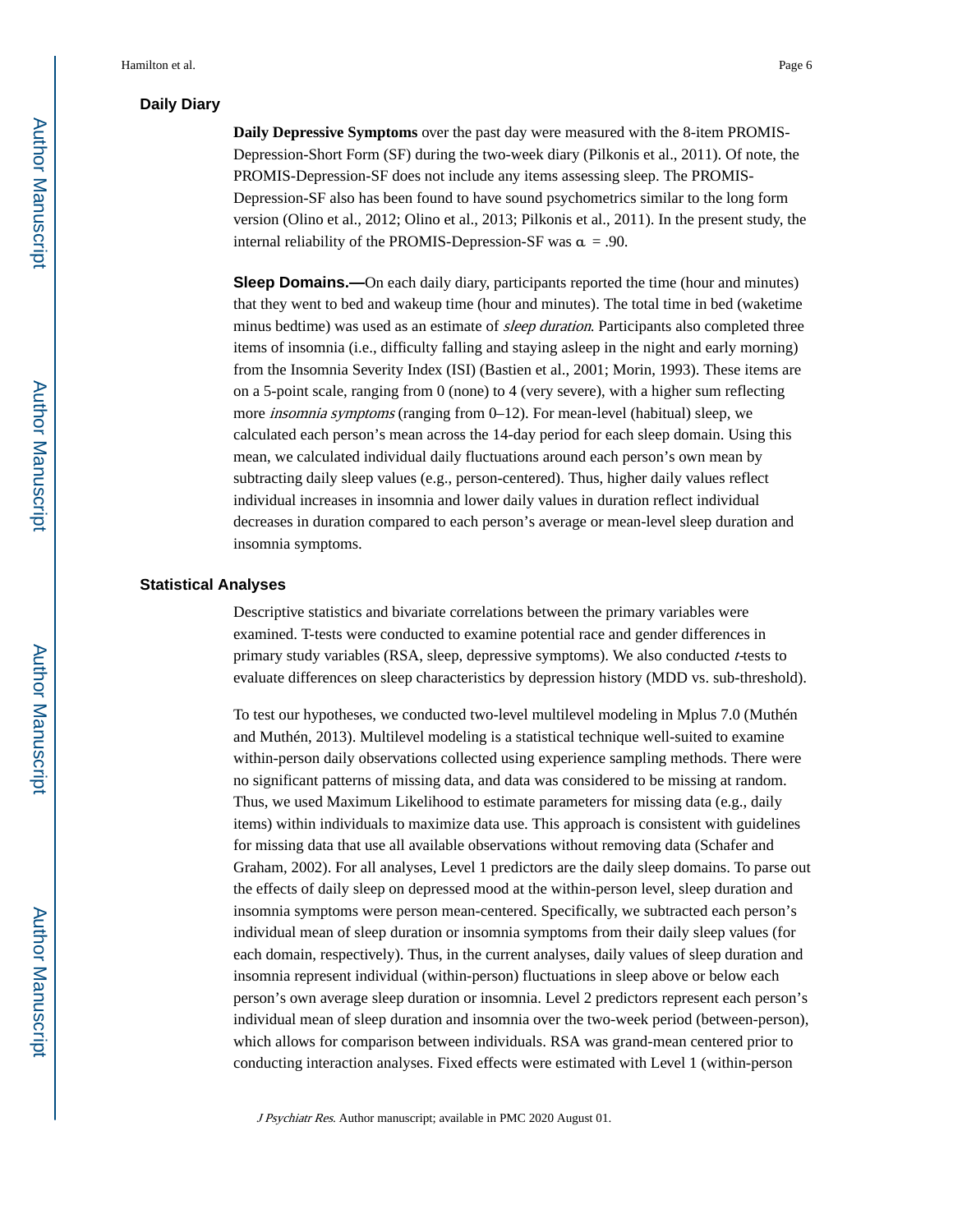sleep) and Level 2 predictors (mean-level sleep). We also estimated a random intercept and random slope of daily sleep on depressive symptoms to allow for individual variability. For the main effects of sleep disturbance on depression, we covaried MDD history, baseline depressive symptoms, gender, and age, as well as prior-day depressive symptoms. We also covaried for body mass index (BMI) and depression medication use, which are linked to RSA (Kemp et al., 2010).

First, to examine the main effects of sleep duration and insomnia symptoms, we examined both between and within-person sleep (mean-level) and individual fluctuations of each sleep domain as a predictor of next-day depressive symptoms. This allowed us to compare the effects of individual sleep disturbance on depressive symptoms both within and across individuals.<sup>2</sup> We also tested one full model with *both* sleep duration and insomnia symptoms to determine the relative strength on depressive symptoms. To examine whether RSA (resting or stress-reactive) moderated the effects of sleep disturbance on depressed mood, we conducted a cross-level interaction between RSA (resting and reactivity) and sleep (average and individual fluctuations of sleep duration and insomnia symptoms), such that the slope of sleep on depressive symptoms was modeled and RSA was entered as a predictor of slope. For these models, as in above, the random intercept and random slope of individual sleep fluctuations on depressive symptoms were estimated. Resting and RSA reactivity moderation analyses were conducted separately. A total of six moderation models were conducted. When there was evidence of a significant interaction, we probed the interaction at high and low levels (plus or minus 1 SD) of RSA.

## **Results**

#### **Preliminary Analyses**

Table 1 presents demographic characteristics and decriptives of primary study variables for the overall sample and by past depression diagnosis (MDD vs. mD), and Table 2 presents bivariate associations. On average, participants had 7.79 hours of sleep per night. However, almost all participants (92%) reported less than 7 hours of sleep on at least one night, which is the minimum amount of sleep recommended for young adults (Hirshkowitz et al., 2015), and 72% and 39% reported less than six and five hours on at least one night, respectively. Of note, there were no significant differences by sex ( $ts < 1.80$ ,  $ps > .08$ ) or race ( $ts < 1.43$ ,  $ps$ ) > .16) of primary study variables.

#### **Main Effects of Sleep Domains on Prospective Daily Depressive Symptoms**

Consistent with our hypotheses, we found main effects of sleep disturbance on depressed mood, controlling for depression history (MDD vs. mD), baseline depressive symptoms, age, gender, BMI, and depression medication. For sleep duration (Table 3), we found that shorter average sleep duration over the two-week period predicted higher depressive symptoms. However, at the individual level, we found that only marginally significant

<sup>&</sup>lt;sup>2</sup>Given research indicating that hypersomnia is also associated with depression (Franzen and Buysse, 2008), we conducted exploratory analyses to test a quadratic effect of sleep duration and depressive symptoms, which would indicate that both shorter and longer sleep predicted depression. These results were not significant and are not included here (but are available upon request).

J Psychiatr Res. Author manuscript; available in PMC 2020 August 01.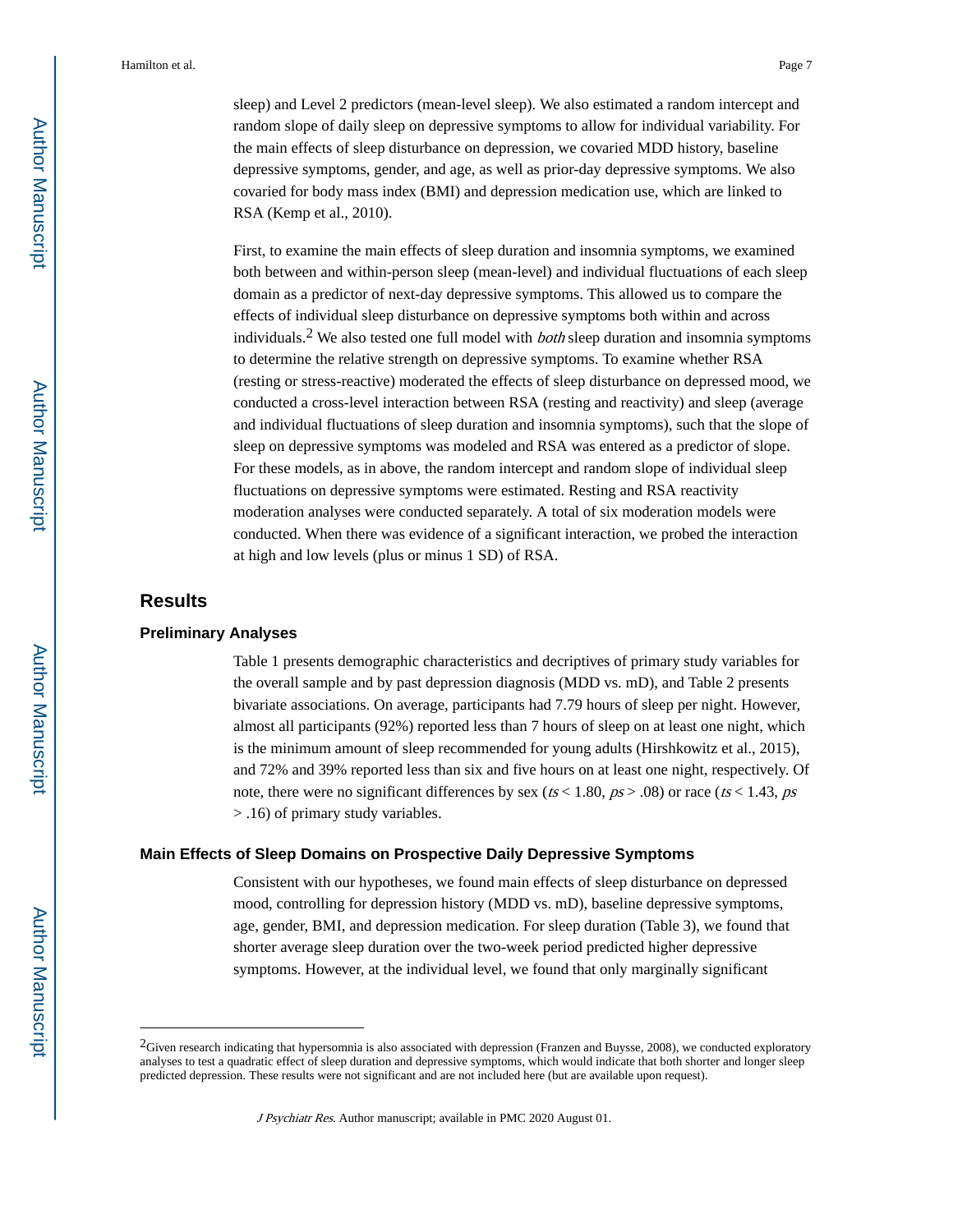effects of daily shorter sleep duration on depressive symptoms, controlling for prior-day depressive symptoms.

For insomnia symptoms (Table 4), there were no main effects of overall mean-level insomnia symptoms on depressive symptoms. There was, however, a main effect of individual fluctuations of insomnia symptoms on next-day depressive symptoms. Specifically, individual increases in insomnia were associated with more depressive symptoms the next day, even after accounting for depressive symptoms the prior day. Add random interpretation. Of note, for the full model containing all sleep disturbance measures (average and individual fluctuations) was consistent with these findings, demonstrating that only shorter average sleep duration (B= −.58, SE = .24,  $p = .02$ , CI [95] = −1.07– −.03) and individual increases in insomnia (B= .28, SE = .07,  $p$  < .001; CI [95] = .12-.41) predicted next-day depression symptoms.

#### **Interactive Effects of RSA and Sleep Domains on Depression Symptoms**

Consistent with our hypotheses, there were significant interactions between resting RSA and individual fluctuations in sleep duration (B = .15;  $SE = .07$ ;  $p = .04$ ; CI [95] = .001–.29; Figure 1) and insomnia symptoms (B = -.15;  $SE = .07$ ;  $p = .04$ ; CI [95] = -.29 – -.01; Figure 2) on depressive symptoms. Specifically, we found that individual *decreases* in sleep duration and *increases* in insomnia symptoms were associated with more next-day depressive symptoms, but only for individuals with lower resting RSA (sleep duration:  $B =$ −.28, SE = .06,  $p$  < .01, CI [95] = −.49−−.08; insomnia symptoms: B = .40, SE = .10,  $p$  < . 001, CI  $[95] = .20 - .60$ ). These associations were attenuated among individuals with higher resting RSA (sleep duration: B = .09, SE = .06,  $p = .81$ , CI [95] =  $-.08 - .12$ ; insomnia: B = . 09,  $SE = .11$ ,  $p = .41$ ,  $CI [95] = -.13 - .31$ . In addition, our findings with sleep duration and insomnia symptoms were specific to individual fluctuations of sleep disturbance, and there were no significant interactions with average sleep duration (B =  $-.31$ , SE = .36, p = .24; CI  $[95] = -.28 - .57$ , or insomnia (B = .04, SE = .08, p = .83; CI [95] = -.32 – .41), or with stress-reactive RSA for daily sleep duration ( $B = .07$ ,  $SE = .08$ ,  $p = .36$ ),) or insomnia symptoms (B = -.13, SE = .07,  $p = .06$ ), or habitual sleep duration (B = .33, SE = .26,  $p =$  . 21), or insomnia (B = -.10, SE = .21,  $p = .63$ ).

## **Discussion**

Extending prior research using experience sampling methods to examine sleep and mood (Konjarski et al., 2018), our study found differential effects of habitual and individual fluctuations of sleep disturbance on depressive symptoms. First, we found that individuals with shorter habitual sleep, but not insomnia symptoms, experienced elevated depressive symptoms over the two-week period among young adults with prior depression. Second, examining the day-to-day associations of sleep disturbance indicated that individual fluctuations in insomnia symptoms (but not sleep duration) predicted next-day depressive symptoms, such that daily increases in insomnia symptoms compared to an individuals' mean predicted next-day depressive symptoms. These findings support past research that chronic or habitual short sleep duration contributes to elevated depressive symptoms (Franzen and Buysse, 2008), and daily increases in insomnia contribute to higher levels of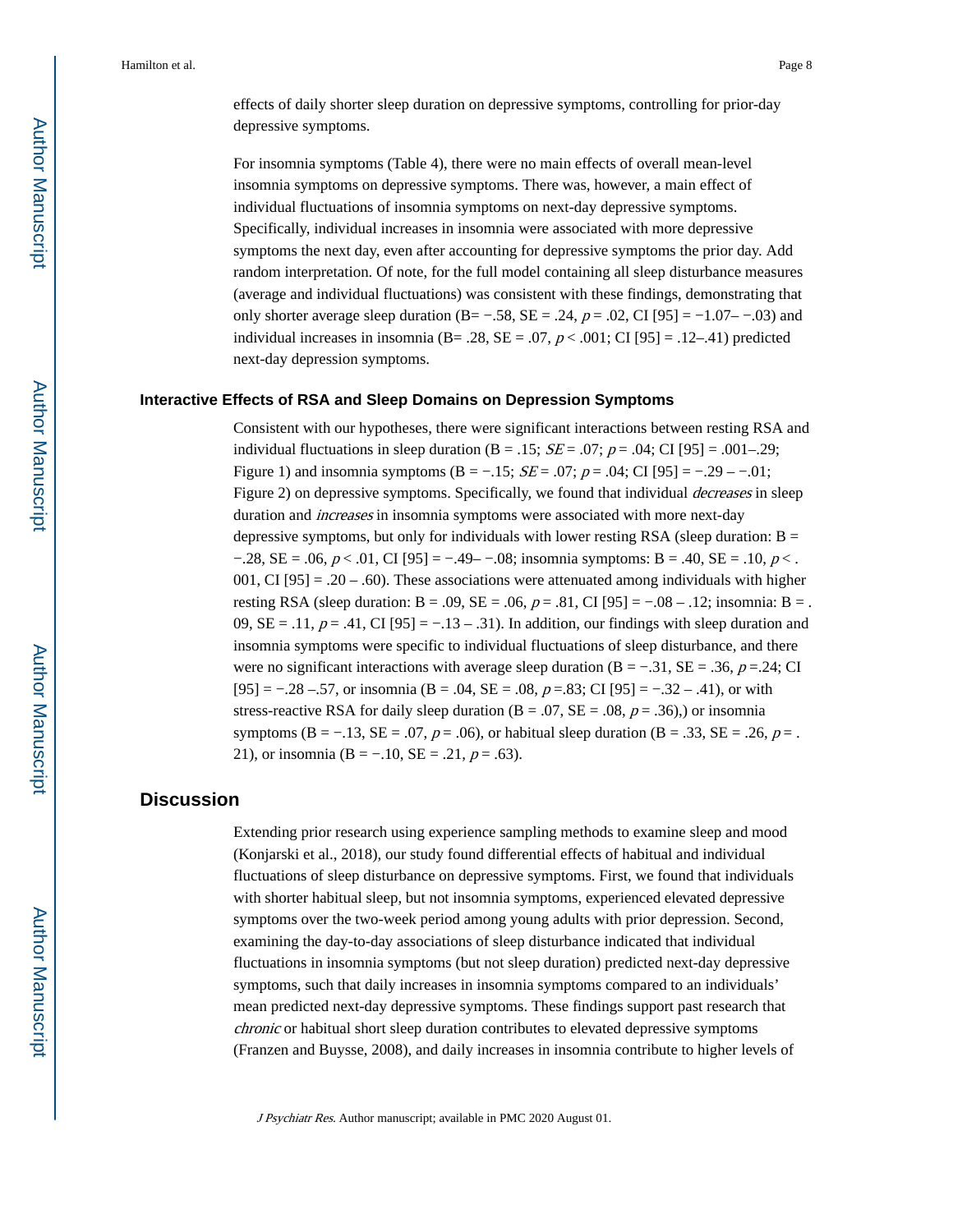depressed mood the next day (Konjarski et al., 2018). However, our study is the first to demonstrate these individual differences in sleep disturbance among individuals with prior depression, who are vulnerable to future depression and sleep problems (Burcusa and Iacono, 2007). These findings may highlight both who is at risk for elevated depression (i.e., those with chronic sleep deprivation) and when certain individuals are most at risk for depressive symptoms (i.e., worsening insomnia compared to one's norm).

Importantly, our results indicate that acute individual fluctuations in sleep disturbance (shorter duration and increased insomnia symptoms compared to one's mean) may be most detrimental for those with lower resting RSA. These findings build upon prior research with youth (El-Sheikh et al., 2007), and extend results to an at-risk sample for future depression. These findings suggest that sleep disturbance may be more depressogenic for individuals with already impaired self-regulatory capacity to manage cognitive and emotional resources due to lower resting RSA (Thayer and Lane, 2000)— as reflected by resting RSA. For instance, sleep disturbance contributes to heightened affective arousal and diminished cognitive regulatory abilities, particularly in the context of emotion (Baum et al., 2014; Palmer and Alfano, 2017). Individuals with lower resting RSA often exhibit poorer emotion regulation (Beauchaine, 2015). In combination with sleep loss, these individuals may be more compromised and have more difficulty navigating emotional states and external demands. Thus, individuals with lower RSA levels and sleep disturbance and may be *doubly* at risk for symptoms of depression, thereby heightening risk for depression recurrence. Importantly, these findings are also in the context of those with a history of depression who typically exhibit impaired emotion regulation and sleep disturbance (Visted et al., 2018). Examining sleep disturbance and indices of physiological regulation among at-risk individuals may reveal those at greatest risk for depression recurrence.

Surprisingly, we did not find interactive effects between sleep and stress-reactive RSA, which we expected given research indicating that blunted RSA reactivity predicts depression (Hamilton and Alloy, 2016; Stange et al., 2017a). However, it is possible that our stress task did not map onto RSA fluctuations during more naturalistic events or stressors (Hedge et al., 2018). Future studies should use ambulatory methods to assess RSA reactivity in a realworld setting, which may better capture the context in which individuals with poor physiological regulation are vulnerable to depression following sleep disturbance. Future research should take advantage of the technological advances in ambulatory assessment to evaluate sleep and RSA in an ecologically-valid context using behavioral indices (Mohr et al., 2017). In addition, our study did not find that habitual sleep disturbance interacted with RSA to predict higher levels of depressive symptoms, which suggests that self-regulatory capacity may have stronger influences on the sleep-depression relationship for acute sleep fluctuations rather than on overall sleep levels. Thus, physiological regulation (RSA) may be particularly important when internal cognitive and emotional resources are taxed due to shorter sleep or insomnia symptoms. However, it is also possible that a longer follow-up may reveal a continued impact of habitual sleep disturbance and lower resting RSA, which would also allow for a more nuanced temporal examination between sleep and RSA. Specifically, given prior research that sleep and RSA have direct associations at rest (Werner et al., 2015) and during challenge (Mezick et al., 2014), it is possible that lower RSA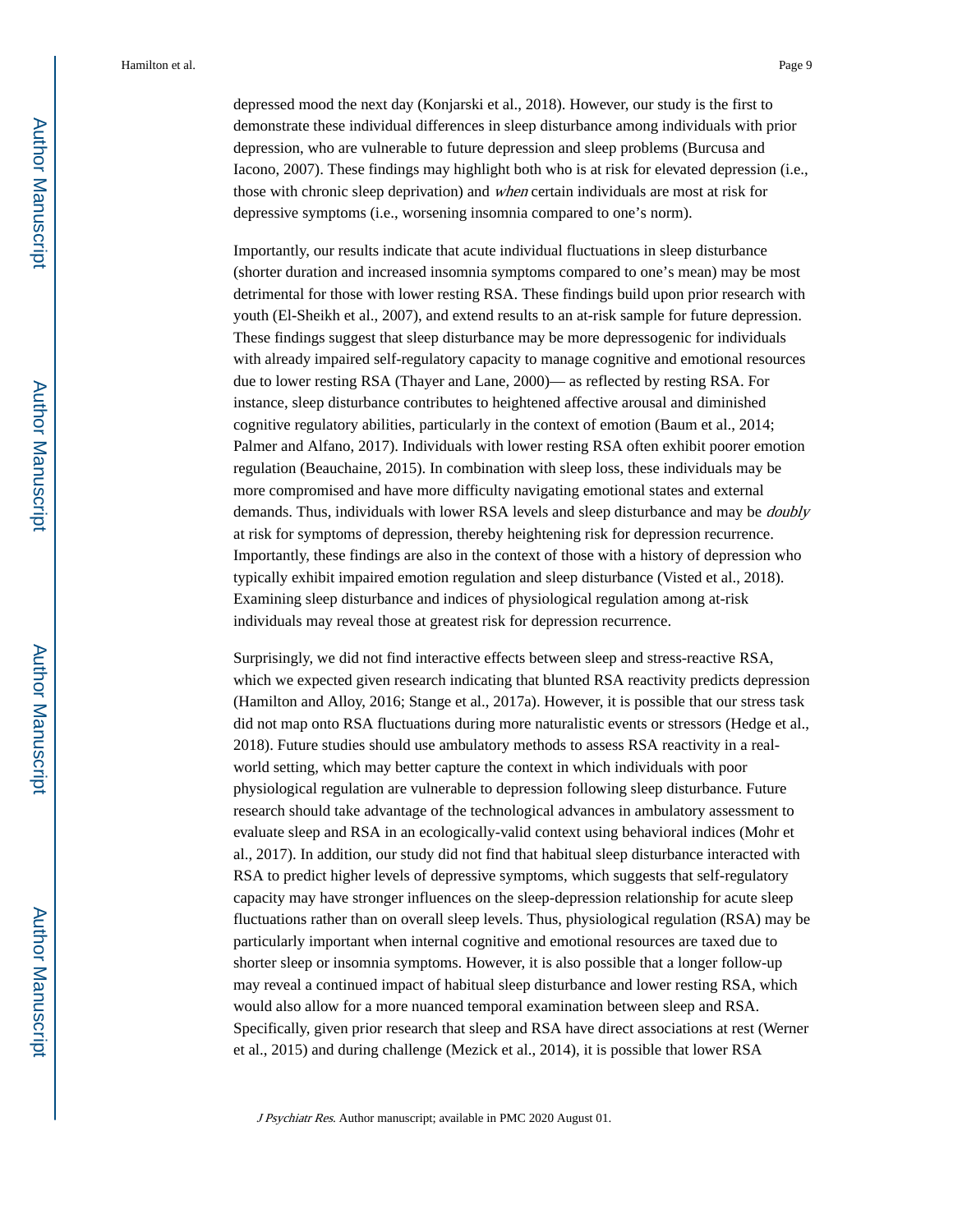contributes to poor sleep, which further impacts physiological regulation, thereby contributing to a vicious cycle of risk for depression.

Our study should be considered within the context of several notable limitations. First, selfreported measures were used for sleep duration and insomnia symptoms, and future studies should utilize objective measures of sleep via actigraphy to identify behavioral patterns of sleep. In addition, diaries of wake- and bed- times were used to estimate sleep duration, and we did not assess sleep onset latency or nocturnal awakenings. Thus, our measure of sleep duration reflects 'time in bed,' and may be overestimated and/or biased by the individuals' perceptions of bed and wake times. Second, our study did not measure all sleep domains that predict depression, such as nightmares and sleep variability (Bei et al., 2017; Bei et al., 2016), which is important for future research. We also did not examine sleep at baseline, which limits our ability to control for prior sleep disturbances or identify the temporal patterns with depression. Further, although we covaried for respiration, speaking during the stressor tasks (speech and math calculations) may confound respiration rate estimates and impact RSA. Although it is important to assess RSA during a naturalistic stress conditions, future studies should consider a social stressor that does not require speech components and may better estimate RSA.

Overall, the present study indicates the importance of a personalized approach to evaluating sleep disturbance, and the moderating influence of physiological regulation among young adults with a depression history. Importantly, our study used both laboratory-based tasks and daily measurements to assess the relationships between RSA, sleep, and depression, which allowed for the simultaneous examination of both habitual and individual fluctuations sleep on depression and interactive effects of laboratory-assessed RSA. This is one of the first studies to use a fine-grained, idiographic approach to examine sleep disturbance on depressed mood and moderating effects of RSA among a high-risk sample for future depression, which provides valuable insight into for who and when sleep disturbance may contribute to depressed mood among at-risk individuals. Although preliminary, this work may have clinical implications by highlighting when certain individuals may be at risk. It also demonstrates the importance of objectively-indexed regulatory function (RSA) as a potential marker of which individuals are vulnerable to depression following sleep disturbance, which can be a therapeutic target (Lehrer and Gevirtz, 2014). Finally, it is critical that future research examine a wider variety of sleep health domains and RSA using objective and subjective methods in real-world contexts. Using ambulatory devices, we can better understand how sleep indices and real-world physiological regulation predict risk for depression, and intervene in real time. Given that sleep and RSA are transdiagnostic risk factors for mental and physical disorders, it will be important for future research to examine these relationships in other clinical populations, as well as among non-clinical populations to determine whether these patterns predict future risk.

## **Acknowledgments**

#### Funding

This work was supported by grants from the National Institutes of Health to Jessica L. Hamilton (F31MH106184, T32HL082610), Jonathan P. Stange (1K23MH112769-01A1), Peter Franzen (R01DA033064), and Lauren B. Alloy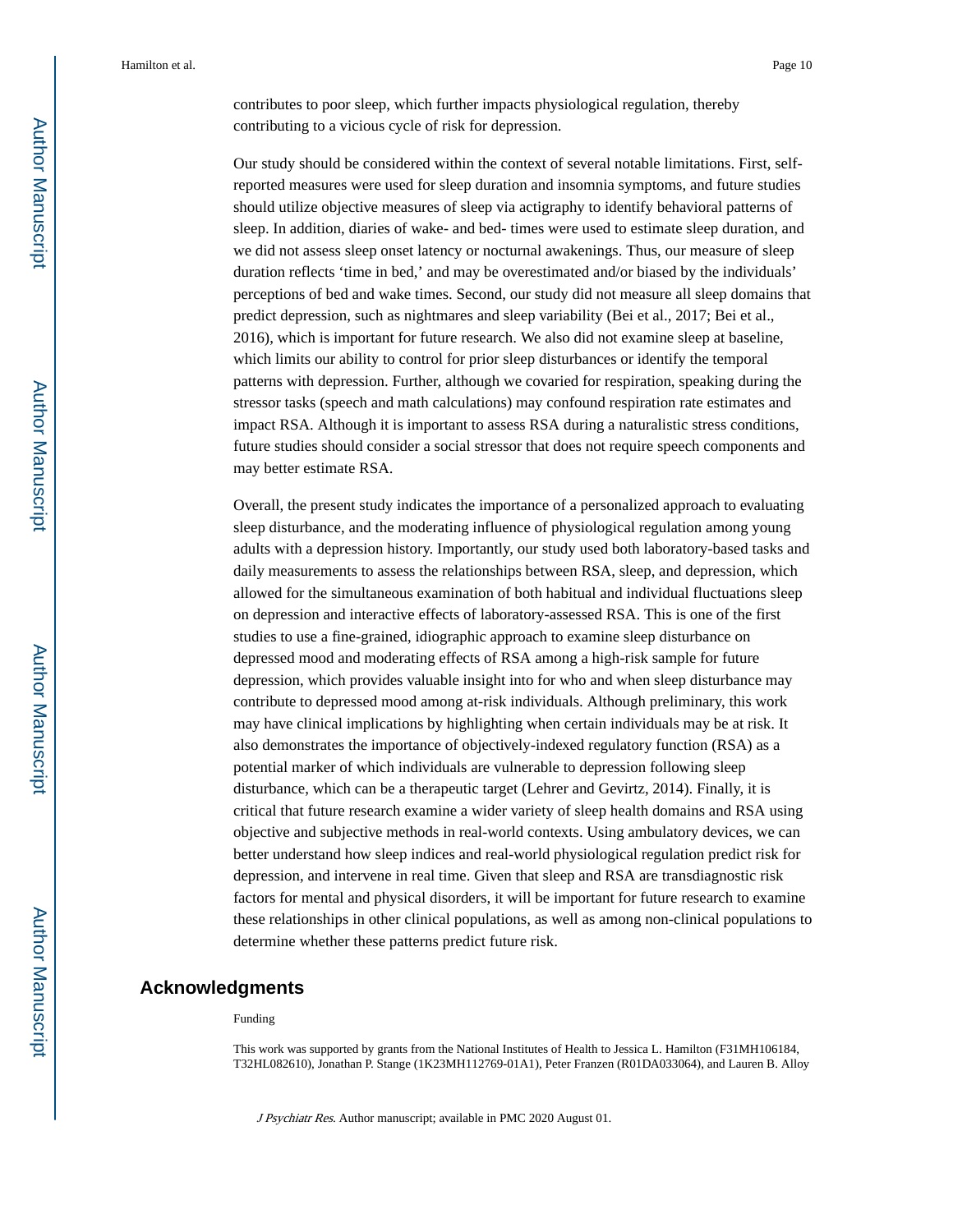(R01MH079369, R01MH101168), and the National Science Foundation Graduate Research Fellowship to Taylor A. Burke.

## **References**

- Alloy LB, Abramson LY, Hogan ME, Whitehouse WG, Rose DT, Robinson MS, Kim RS, Lapkin JB, 2000 The Temple-Wisconsin Cognitive Vulnerability to Depression Project: lifetime history of axis I psychopathology in individuals at high and low cognitive risk for depression. J Abnorm Psychol 109(3), 403–418. [PubMed: 11016110]
- Alloy LB, Abramson LY, Walshaw PD, Cogswell A, Grandin LD, Hughes ME, Iacoviello BM, Whitehouse WG, Urosevic S, Nusslock R, Hogan ME, 2008 Behavioral Approach System and Behavioral Inhibition System sensitivities and bipolar spectrum disorders: prospective prediction of bipolar mood episodes. Bipolar Disord 10(2), 310–322. [PubMed: 18271911]
- Bastien CH, Vallieres A, Morin CM, 2001 Validation of the Insomnia Severity Index as an outcome measure for insomnia research. Sleep Med 2(4), 297–307. [PubMed: 11438246]
- Baum KT, Desai A, Field J, Miller LE, Rausch J, Beebe DW, 2014 Sleep restriction worsens mood and emotion regulation in adolescents. J Child Psychol Psychiatry 55(2), 180–190. [PubMed: 24889207]
- Beauchaine TP, 2015 Respiratory Sinus Arrhythmia: A Transdiagnostic Biomarker of Emotion Dysregulation and Psychopathology. Curr Opin Psychol 3, 43–47. [PubMed: 25866835]
- Beauchaine TP, Thayer JF, 2015 Heart rate variability as a transdiagnostic biomarker of psychopathology. Int J Psychophysiol 98(2 Pt 2), 338–350. [PubMed: 26272488]
- Bei B, Seeman TE, Carroll JE, Wiley JF, 2017 Sleep and Physiological Dysregulation: A Closer Look at Sleep Intraindividual Variability. Sleep 40(9).
- Bei B, Wiley JF, Trinder J, Manber R, 2016 Beyond the mean: A systematic review on the correlates of daily intraindividual variability of sleep/wake patterns. Sleep Med Rev 28, 108–124. [PubMed: 26588182]
- Burcusa SL, Iacono WG, 2007 Risk for recurrence in depression. Clin Psychol Rev 27(8), 959–985. [PubMed: 17448579]
- Buysse DJ, Angst J, Gamma A, Ajdacic V, Eich D, Rossler W, 2008 Prevalence, course, and comorbidity of insomnia and depression in young adults. Sleep 31(4), 473–480. [PubMed: 18457234]
- Bylsma LM, Salomon K, Taylor-Clift A, Morris BH, Rottenberg J, 2014 Respiratory sinus arrhythmia reactivity in current and remitted major depressive disorder. Psychosom Med 76(1), 66–73. [PubMed: 24367127]
- Bylsma LM, Taylor-Clift A, Rottenberg J, 2011 Emotional reactivity to daily events in major and minor depression. J Abnorm Psychol 120(1), 155–167. [PubMed: 21319928]
- Cho S, Philbrook LE, Davis EL, Buss KA, 2017 Sleep duration and RSA suppression as predictors of internalizing and externalizing behaviors. Dev Psychobiol 59(1), 60–69. [PubMed: 27577700]
- Dodds KL, Miller CB, Kyle SD, Marshall NS, Gordon CJ, 2017 Heart rate variability in insomnia patients: A critical review of the literature. Sleep Med Rev 33, 88–100. [PubMed: 28187954]
- El-Sheikh M, Erath SA, Keller PS, 2007 Children's sleep and adjustment: the moderating role of vagal regulation. J Sleep Res 16(4), 396–405. [PubMed: 18036085]
- Endicott J, Spitzer RL, 1978 A diagnostic interview: the schedule for affective disorders and schizophrenia. Archives of general psychiatry 35(7), 837–844. [PubMed: 678037]
- Franzen PL, Buysse DJ, 2008 Sleep disturbances and depression: risk relationships for subsequent depression and therapeutic implications. Dialogues Clin Neurosci 10(4), 473–481. [PubMed: 19170404]
- Geoffroy PA, Hoertel N, Etain B, Bellivier F, Delorme R, Limosin F, Peyre H, 2018 Insomnia and hypersomnia in major depressive episode: Prevalence, sociodemographic characteristics and psychiatric comorbidity in a population-based study. J Affect Disord 226, 132–141. [PubMed: 28972930]
- Greenberg PE, Fournier AA, Sisitsky T, Pike CT, Kessler RC, 2015 The economic burden of adults with major depressive disorder in the United States (2005 and 2010). J Clin Psychiatry 76(2), 155– 162. [PubMed: 25742202]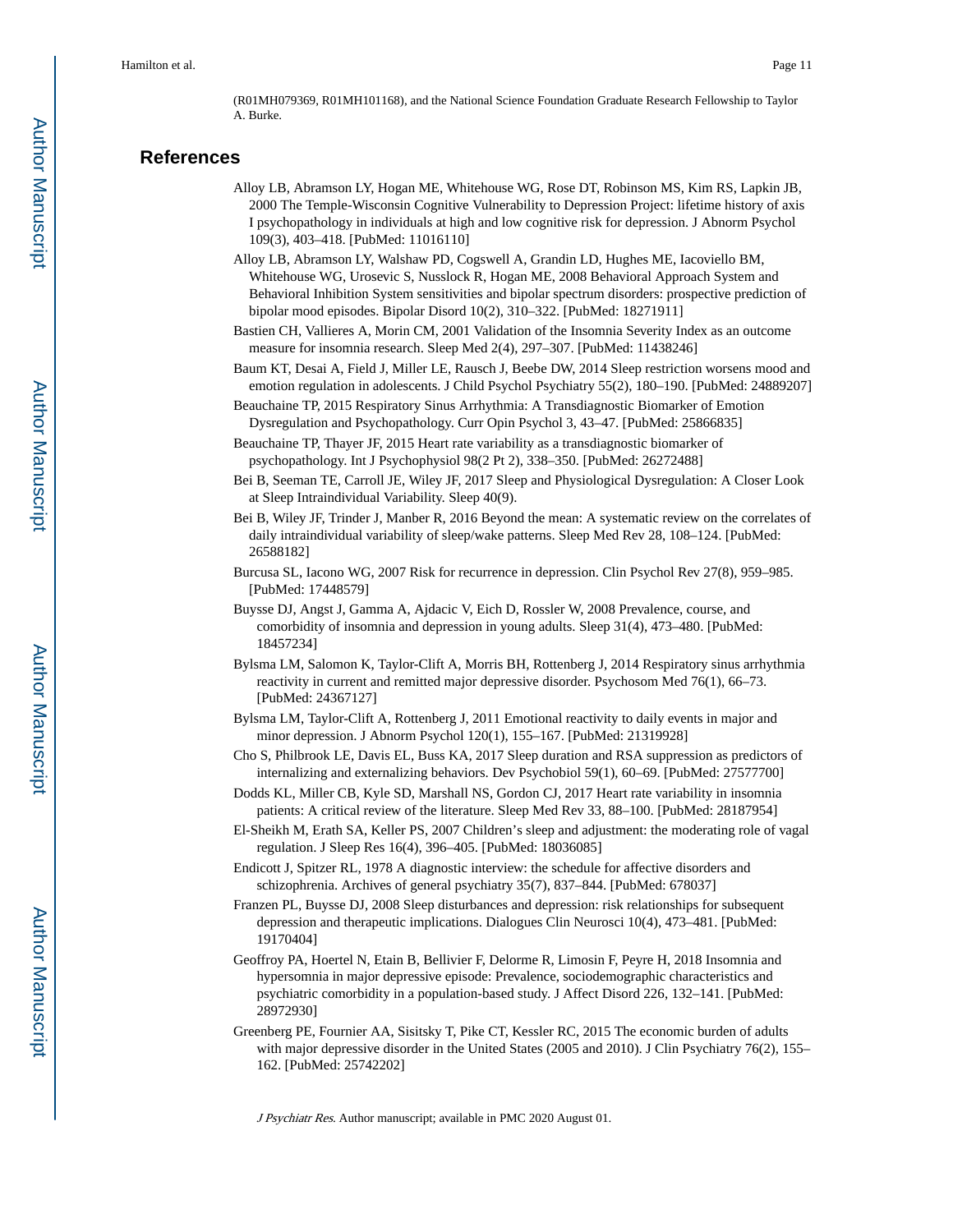- Hamilton JL, Alloy LB, 2016 Atypical reactivity of heart rate variability to stress and depression across development: Systematic review of the literature and directions for future research. Clin Psychol Rev 50, 67–79. [PubMed: 27697746]
- Hamilton JL, Alloy LB, 2017 Physiological markers of interpersonal stress generation in depression. Clin Psychol Sci 5(6), 911–929. [PubMed: 29123970]
- Hedge C, Powell G, Sumner P, 2018 The reliability paradox: Why robust cognitive tasks do not produce reliable individual differences. Behav Res Methods 50(3), 1166–1186. [PubMed: 28726177]
- Hirshkowitz M, Whiton K, Albert SM, Alessi C, Bruni O, DonCarlos L, Hazen N, Herman J, Katz ES, Kheirandish-Gozal L, Neubauer DN, O'Donnell AE, Ohayon M, Peever J, Rawding R, Sachdeva RC, Setters B, Vitiello MV, Ware JC, Adams Hillard PJ, 2015 National Sleep Foundation's sleep time duration recommendations: methodology and results summary. Sleep Health 1(1), 40–43. [PubMed: 29073412]
- Judd LL, Rapaport MH, Paulus MP, Brown JL, 1994 Subsyndromal symptomatic depression: a new mood disorder? J Clin Psychiatry 55 Suppl, 18–28.
- Kemp AH, Quintana DS, Gray MA, Felmingham KL, Brown K, Gatt JM, 2010 Impact of depression and antidepressant treatment on heart rate variability: a review and meta-analysis. Biol Psychiatry 67(11), 1067–1074. [PubMed: 20138254]
- Kessler RC, Zhao S, Blazer DG, Swartz M, 1997 Prevalence, correlates, and course of minor depression and major depression in the National Comorbidity Survey. J Affect Disord 45(1–2), 19–30. [PubMed: 9268772]
- Konjarski M, Murray G, Lee VV, Jackson ML, 2018 Reciprocal relationships between daily sleep and mood: A systematic review of naturalistic prospective studies. Sleep Med Rev 42, 47–58. [PubMed: 30404728]
- Lehrer PM, Gevirtz R, 2014 Heart rate variability biofeedback: how and why does it work? Front Psychol 5, 756. [PubMed: 25101026]
- Li SX, Lam SP, Chan JW, Yu MW, Wing YK, 2012 Residual sleep disturbances in patients remitted from major depressive disorder: a 4-year naturalistic follow-up study. Sleep 35(8), 1153–1161. [PubMed: 22851811]
- Mezick EJ, Matthews KA, Hall MH, Richard Jennings J, Kamarck TW, 2014 Sleep duration and cardiovascular responses to stress in undergraduate men. Psychophysiology 51(1), 88–96. [PubMed: 24016263]
- Mohr DC, Zhang M, Schueller SM, 2017 Personal Sensing: Understanding Mental Health Using Ubiquitous Sensors and Machine Learning. Annual Review of Clinical Psychology 13, 23–47.
- Morin CM, 1993 Insomnia: psychological assessment and management Guilford Press, New York.
- Muthén LK, Muthén BO, 2013 Mplus 7.11. Statistical Analysis with Latent Variables User's Guide Muthén & Muthén, Los Angeles, CA.
- O'Leary K, Small BJ, Panaite V, Bylsma LM, Rottenberg J, 2017 Sleep quality in healthy and mooddisordered persons predicts daily life emotional reactivity. Cogn Emot 31(3), 435–443. [PubMed: 26756667]
- Olino TM, Yu L, Klein DN, Rohde P, Seeley JR, Pilkonis PA, Lewinsohn PM, 2012 Measuring depression using item response theory: an examination of three measures of depressive symptomatology. Int J Methods Psychiatr Res 21(1), 76–85. [PubMed: 22290656]
- Olino TM, Yu L, McMakin DL, Forbes EE, Seeley JR, Lewinsohn PM, Pilkonis PA, 2013 Comparisons across depression assessment instruments in adolescence and young adulthood: an item response theory study using two linking methods. J Abnorm Child Psychol 41(8), 1267–1277. [PubMed: 23686132]
- Palmer CA, Alfano CA, 2017 Sleep and emotion regulation: An organizing, integrative review. Sleep Med Rev 31, 6–16. [PubMed: 26899742]
- Palmer CA, Oosterhoff B, Bower JL, Kaplow JB, Alfano CA, 2018 Associations among adolescent sleep problems, emotion regulation, and affective disorders: Findings from a nationally representative sample. J Psychiatr Res 96, 1–8. [PubMed: 28941378]
- Pilkonis PA, Choi SW, Reise SP, Stover AM, Riley WT, Cella D, Group PC, 2011 Item banks for measuring emotional distress from the Patient-Reported Outcomes Measurement Information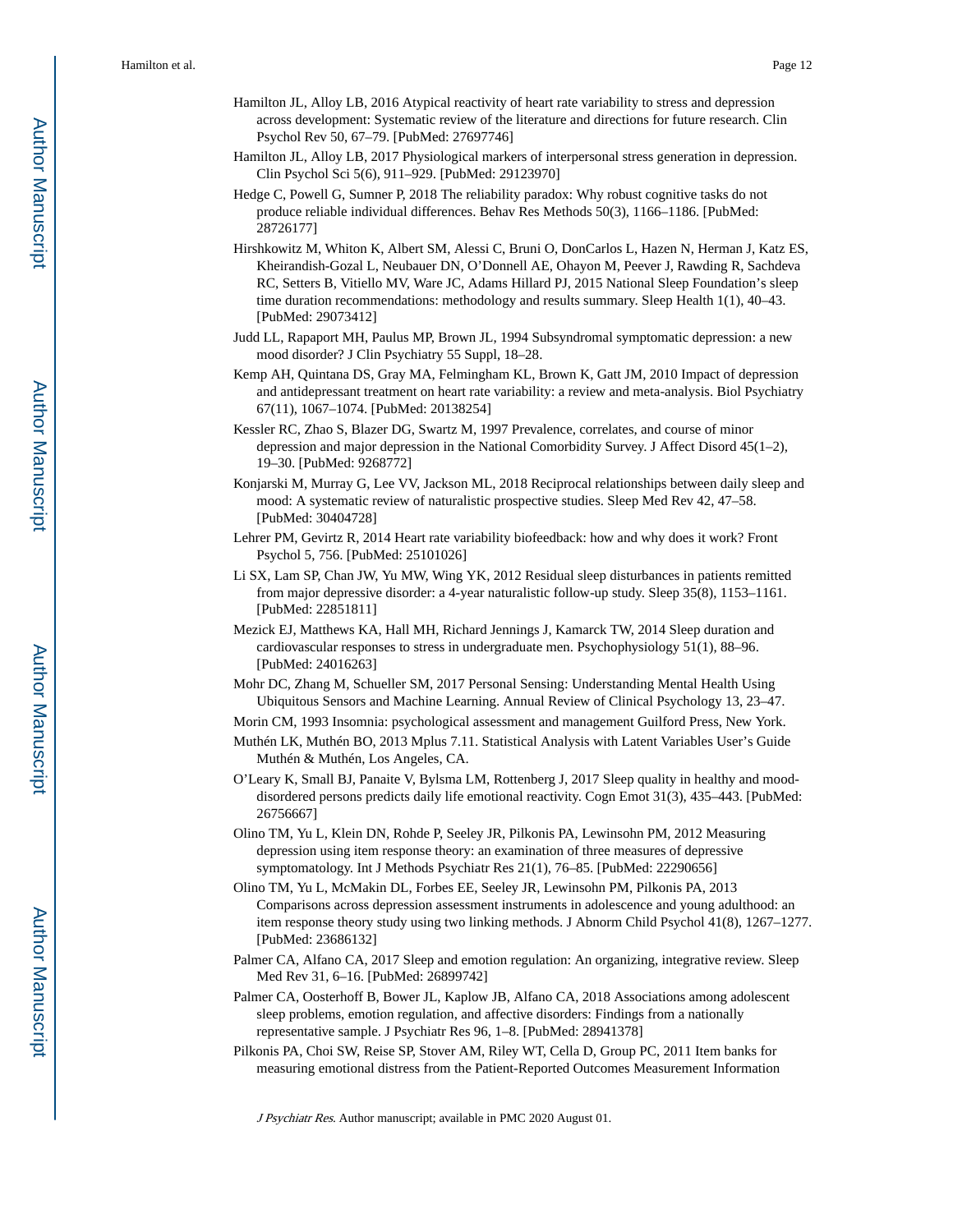System (PROMIS(R)): depression, anxiety, and anger. Assessment 18(3), 263–283. [PubMed: 21697139]

- Rottenberg J, 2007 Cardiac vagal control in depression: a critical analysis. Biol Psychol 74(2), 200– 211. [PubMed: 17045728]
- Rottenberg J, Chambers AS, Allen JJ, Manber R, 2007a Cardiac vagal control in the severity and course of depression: the importance of symptomatic heterogeneity. J Affect Disord 103(1–3), 173–179. [PubMed: 17320191]
- Rottenberg J, Clift A, Bolden S, Salomon K, 2007b RSA fluctuation in major depressive disorder. Psychophysiology 44(3), 450–458. [PubMed: 17371497]
- Schafer JL, Graham JW, 2002 Missing data: our view of the state of the art. Psychol Methods 7(2), 147–177. [PubMed: 12090408]
- Stange JP, Hamilton JL, Fresco DM, Alloy LB, 2017a Flexible parasympathetic responses to sadness facilitate spontaneous affect regulation. Psychophysiology 54(7), 1054–1069. [PubMed: 28334441]
- Stange JP, Hamilton JL, Olino TM, Fresco DM, Alloy LB, 2017b Autonomic reactivity and vulnerability to depression: A multi-wave study. Emotion 17(4), 602–615. [PubMed: 27991819]
- Tarvainen MP, Niskanen JP, Lipponen JA, Ranta-Aho PO, Karjalainen PA, 2014 Kubios HRV--heart rate variability analysis software. Comput Methods Programs Biomed 113(1), 210–220. [PubMed: 24054542]
- Thayer JF, Hansen AL, Saus-Rose E, Johnsen BH, 2009 Heart rate variability, prefrontal neural function, and cognitive performance: the neurovisceral integration perspective on self-regulation, adaptation, and health. Ann Behav Med 37(2), 141–153. [PubMed: 19424767]
- Thayer JF, Lane RD, 2000 A model of neurovisceral integration in emotion regulation and dysregulation. J Affect Disord 61(3), 201–216. [PubMed: 11163422]
- van Mill JG, Vogelzangs N, van Someren EJ, Hoogendijk WJ, Penninx BW, 2014 Sleep duration, but not insomnia, predicts the 2-year course of depressive and anxiety disorders. J Clin Psychiatry 75(2), 119–126. [PubMed: 24345733]
- Visted E, Vollestad J, Nielsen MB, Schanche E, 2018 Emotion Regulation in Current and Remitted Depression: A Systematic Review and Meta-Analysis. Front Psychol 9, 756. [PubMed: 29867700]
- Walker MP, 2009 The role of sleep in cognition and emotion. Ann N Y Acad Sci 1156, 168–197. [PubMed: 19338508]
- Watling J, Pawlik B, Scott K, Booth S, Short MA, 2017 Sleep Loss and Affective Functioning: More Than Just Mood. Behav Sleep Med 15(5), 394–409. [PubMed: 27158937]
- Werner GG, Ford BQ, Mauss IB, Schabus M, Blechert J, Wilhelm FH, 2015 High cardiac vagal control is related to better subjective and objective sleep quality. Biol Psychol 106, 79–85. [PubMed: 25709072]
- World Health Organization, 2017 Depression and Other Common Mental Disorders Global Health Estimates WHO Press, Geneva.
- Yang AC, Tsai SJ, Yang CH, Kuo CH, Chen TJ, Hong CJ, 2011 Reduced physiologic complexity is associated with poor sleep in patients with major depression and primary insomnia. J Affect Disord 131(1–3), 179–185. [PubMed: 21195485]
- Yaroslavsky I, Bylsma LM, Rottenberg J, Kovacs M, 2013a Combinations of resting RSA and RSA reactivity impact maladaptive mood repair and depression symptoms. Biol Psychol 94(2), 272– 281. [PubMed: 23827087]
- Yaroslavsky I, Rottenberg J, Kovacs M, 2013b The utility of combining RSA indices in depression prediction. J Abnorm Psychol 122(2), 314–321. [PubMed: 23713496]
- Zhai L, Zhang H, Zhang D, 2015 Sleep Duration and Depression among Adults: A Meta-Analysis of Prospective Studies. Depress Anxiety 32(9), 664–670. [PubMed: 26047492]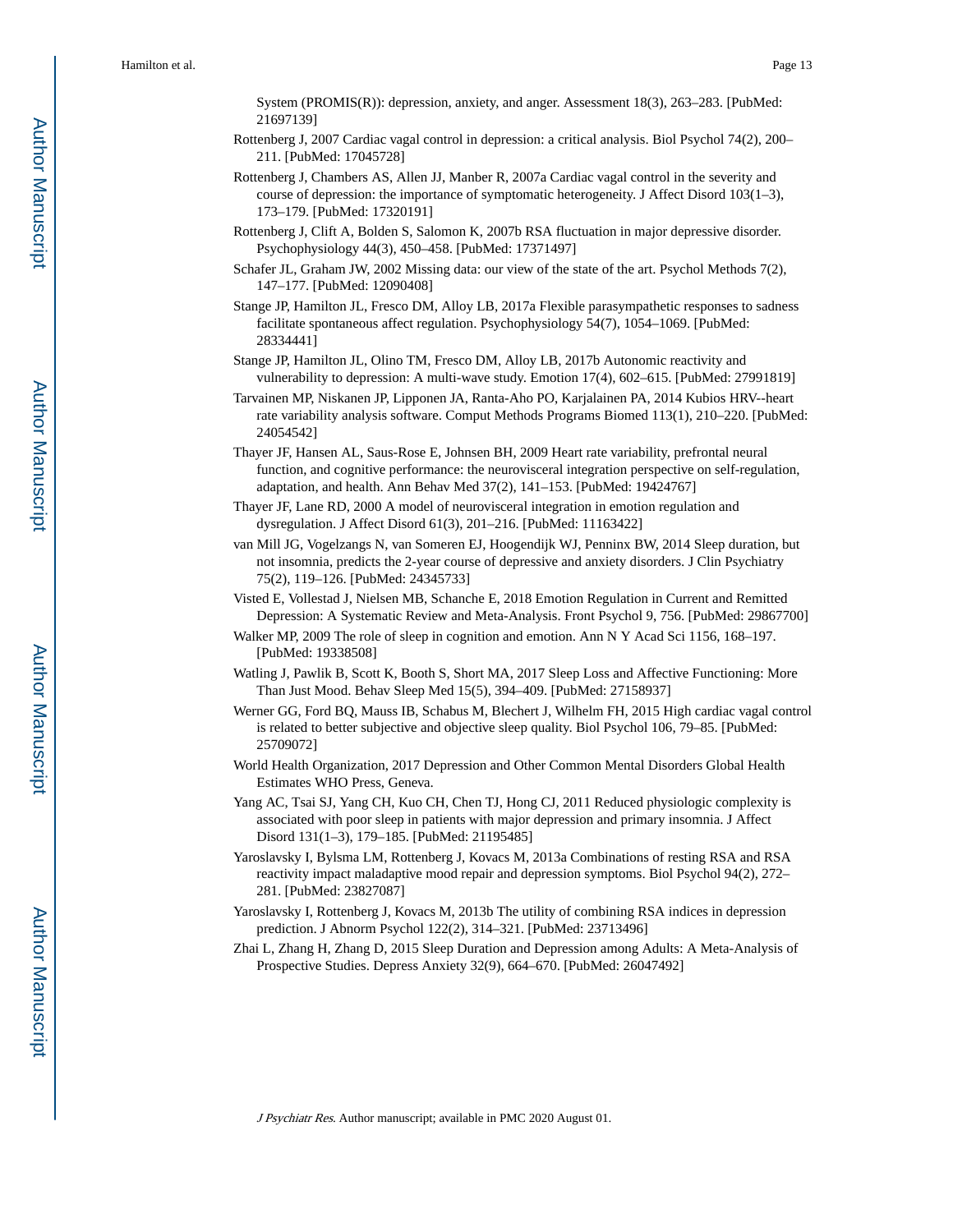Hamilton et al. Page 14



## **Figure 1.**

Sleep Duration and Resting RSA Predicting Next-Day Depression Symptoms Note. Horizontal axis reflects changes in hours of sleep duration from the individual mean. Thus, negative numbers reflect the number of hours of sleep *lost* (decreases in sleep duration) compared to individual's mean, whereas positive numbers reflect sleep gained (increases in sleep duration) from individual mean.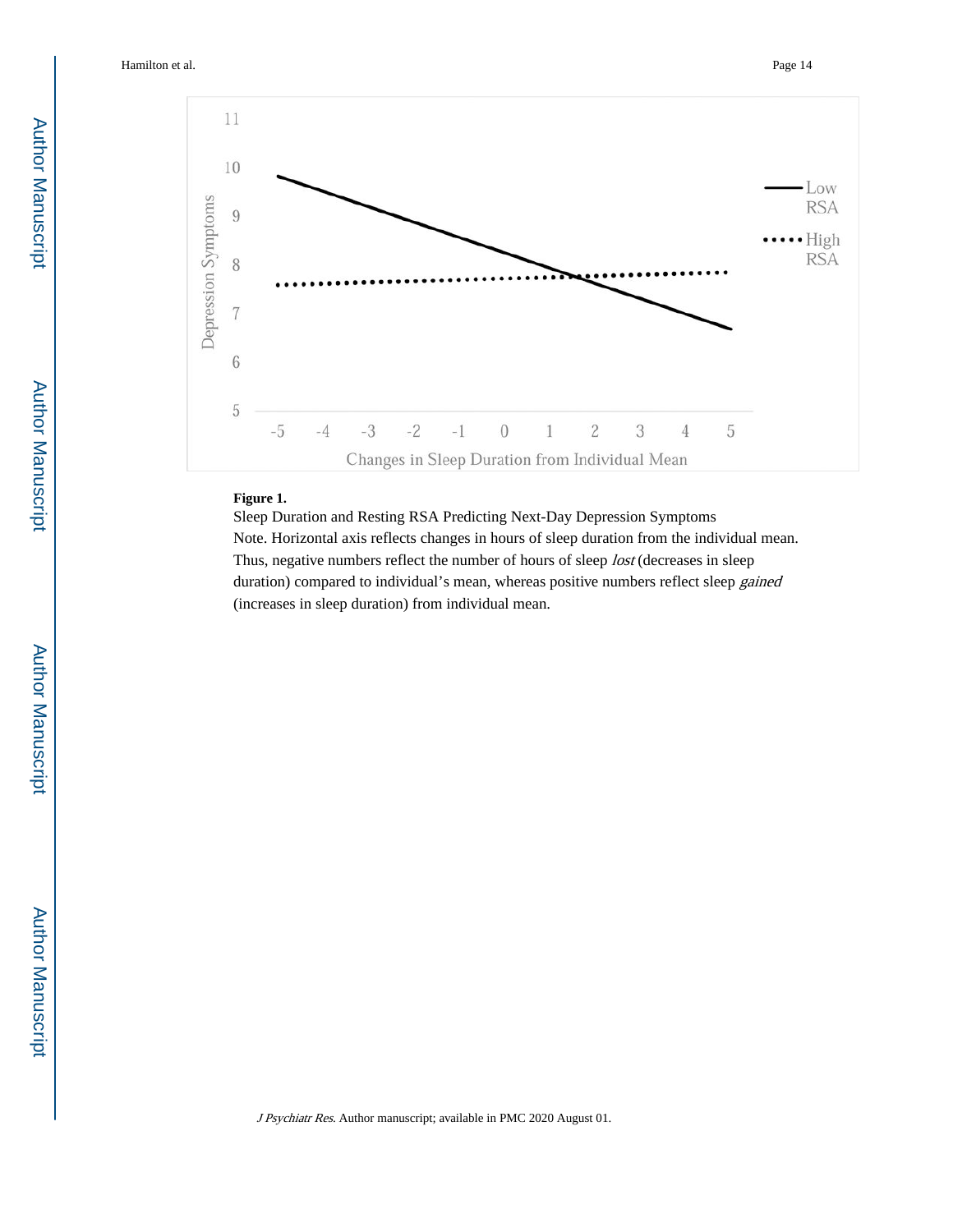Hamilton et al. Page 15



#### **Figure 2.**

Insomnia Symptoms and Resting RSA Predicting Next-Day Depression Symptoms Note. Horizontal axis reflects changes in quantity of insomnia symptoms (reported on the Insomnia Severity Index; raw range 0–12, with higher numbers indicating more difficulty initiating and maintain sleep). Thus, negative numbers reflect decreases in reported insomnia symptoms from the individual mean, whereas positive numbers reflect increases in insomnia symptoms from individual mean.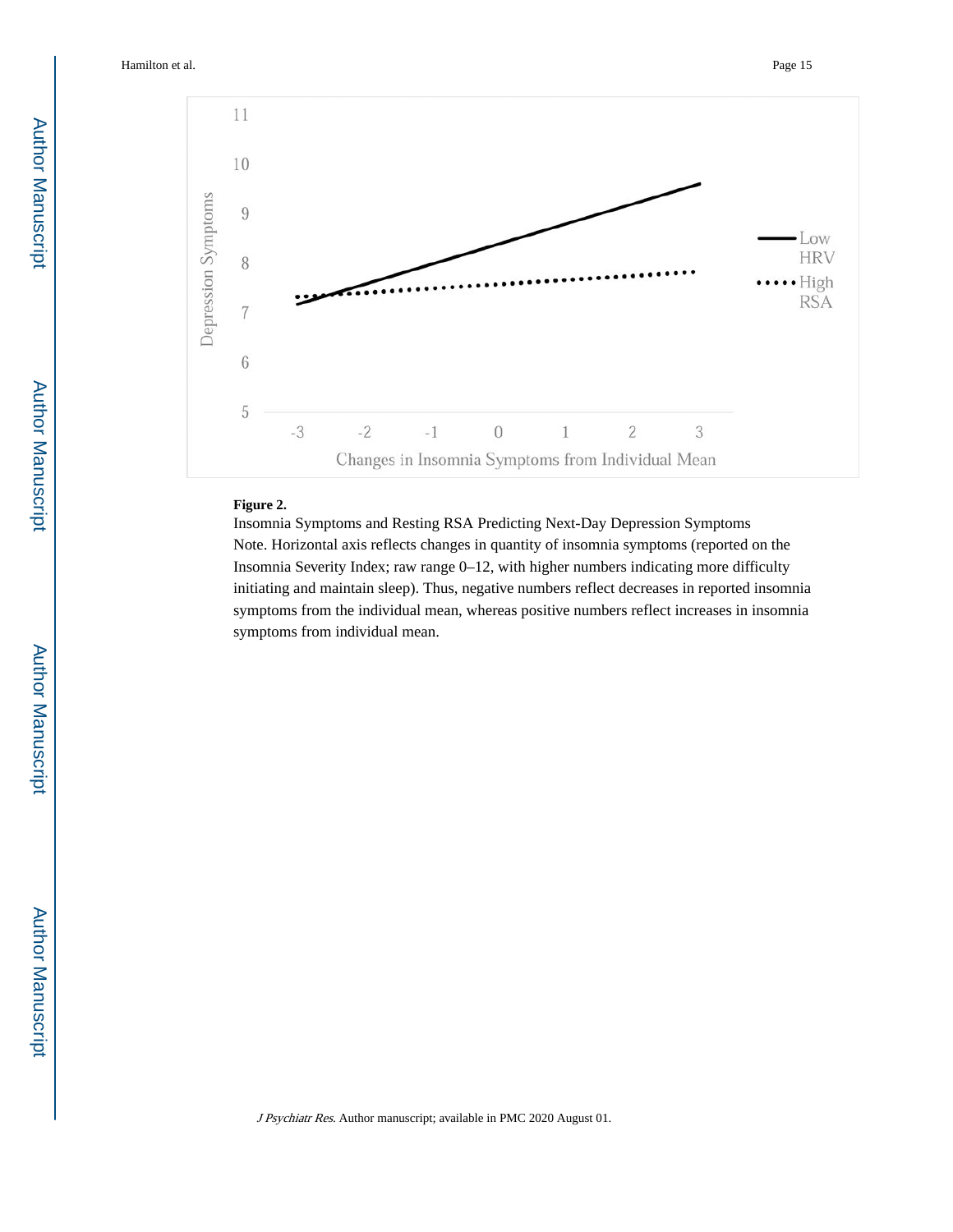#### **Table 1.**

Descriptive statistics of study variables for overall sample and by major and minor depression

|                       | Overall $(N = 102)$ | $MDD (N = 76)$     | $mD (N = 26)$                       |
|-----------------------|---------------------|--------------------|-------------------------------------|
| <b>Measure</b>        | $M(SD)$ or $N(\%)$  | $M(SD)$ or $N(\%)$ | $\mathbf M$ (SD) or $\mathbf N$ (%) |
| Age                   | 19.86 (1.17)        | 19.91 (1.16)       | 19.73 (1.22)                        |
| Sex (% female)        | 79 (77%)            | 61(80%)            | 18 (69%)                            |
| <b>Resting RSA</b>    | 6.49(1.14)          | 6.57(1.10)         | 6.28(1.22)                          |
| <b>RSA Reactivity</b> | .57(1.04)           | .64(1.01)          | .36(1.11)                           |
| Dep Sx                | 10.89 (2.95)        | 11.28 (3.20)       | $9.77(1.61)$ **                     |
| <b>Sleep Duration</b> | 7.79(.86)           | 7.77(.84)          | 7.85(.94)                           |
| Insomnia Sx           | 1.59(1.32)          | 1.71(1.32)         | 1.21(1.28)                          |

Note: RSA = Respiratory Sinus Arrhythmia; Dep = Depression; Sx = Symptoms. There was only a significant difference between individuals with a history of major and minor depression on current depressive symptoms ( $t = 3.12$ ,  $p < .01$ ).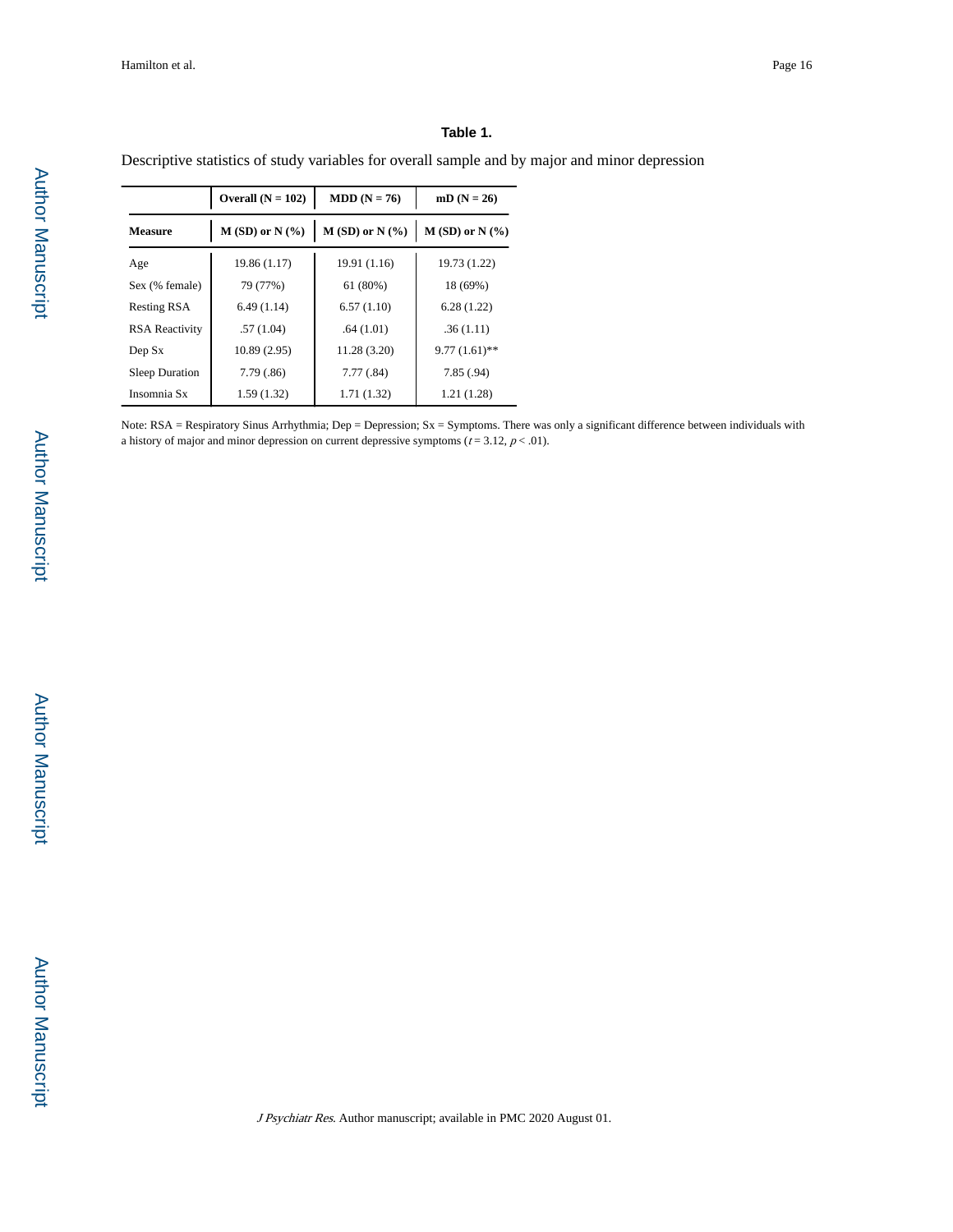#### **Table 2.**

Descriptive statistics and bivariate correlations of primary study variables

|   | <b>Measure</b>        | 1      | 2          | 3      | 5 |
|---|-----------------------|--------|------------|--------|---|
|   | <b>Resting RSA</b>    |        |            |        |   |
| 2 | <b>RSA</b> Reactivity | .57    |            |        |   |
| 3 | Dep Sx                | $-.07$ | $-.03 - -$ |        |   |
| 4 | <b>Sleep Duration</b> | .01    | $-.09$     | $-.23$ |   |
|   | Insomnia Sx           | .09    | $-.05$     | .16    |   |

Note. Correlations  $17$  are statistically significant ( $p < .05$ ). Mean levels of daily depressive symptoms and sleep are reported. RSA = Respiratory Sinus Arrhythmia (log-transformed  $ms^2$  unadjusted for respiration rates); Dep = Depression; Sx = Symptoms.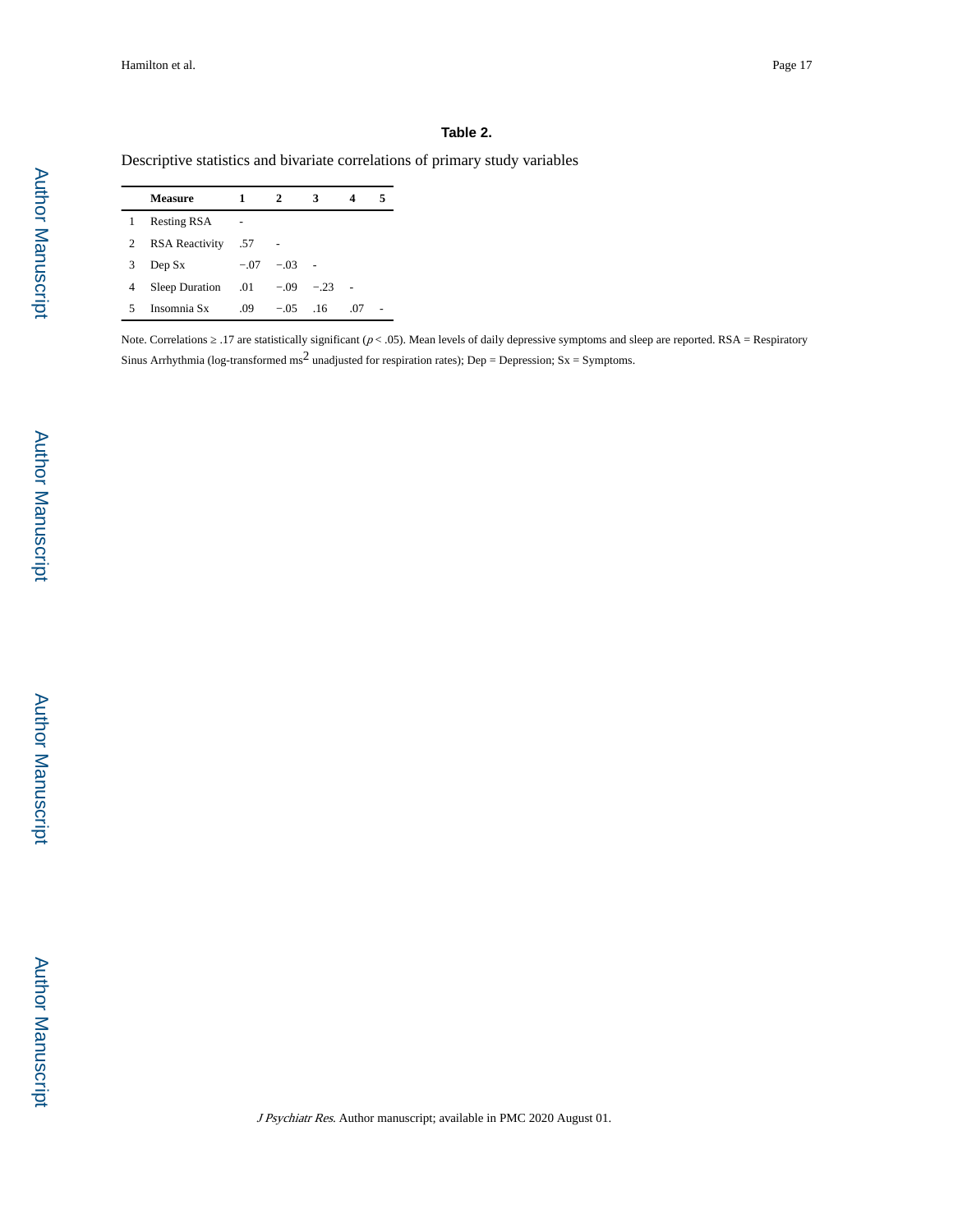#### **Table 3.**

Effect of Sleep Duration on Depression Symptoms

| <b>Variable</b>         | <b>Depression Symptoms</b> |      |                          |  |  |  |
|-------------------------|----------------------------|------|--------------------------|--|--|--|
| <b>Fixed Effects</b>    | B                          | SE   | <i>z</i> -score $(B/SE)$ |  |  |  |
| Between-person          |                            |      |                          |  |  |  |
| Intercept (Dep Sx)      | 8.83                       | 3.82 | $2.31*$                  |  |  |  |
| <b>MDD</b>              | .59                        | .39  | 1.50                     |  |  |  |
| Sex                     | .69                        | .45  | 1.55                     |  |  |  |
| Dep Med                 | .76                        | .44  | 1.71                     |  |  |  |
| <b>BMI</b>              | $-.01$                     | .05  | $-.28$                   |  |  |  |
| Age                     | .11                        | .15  | .72                      |  |  |  |
| <b>Baseline Dep Sx</b>  | .04                        | .01  | $4.63***$                |  |  |  |
| <b>Sleep Duration</b>   | $-.49$                     | .21  | $-2.30*$                 |  |  |  |
| Within-person           |                            |      |                          |  |  |  |
| Prior Day Dep Sx        | $-.25$                     | .04  | $6.97***$                |  |  |  |
| <b>Sleep Duration</b>   | $-.13$                     | .07  | $-1.82$                  |  |  |  |
| <b>Random Effects</b>   |                            |      |                          |  |  |  |
| Intercept               | 2.32                       | .57  | $4.07***$                |  |  |  |
| Slope of Sleep Duration | .10                        | .06  | 1.71                     |  |  |  |

Note.

 $p<sub>05</sub>$ 

\*\*<br> $p < .01$ 

\*\*\* $p < .001$ .

 $B =$  unstandardized parameter estimate;  $SE =$  Standard Error. Dep Sx = Depression Symptoms; MDD = Major Depressive Disorder (Coded as 0 = None; 1 = Present); Dep Med = Depression Medication; BMI = Body Mass Index.

Author Manuscript

Author Manuscript